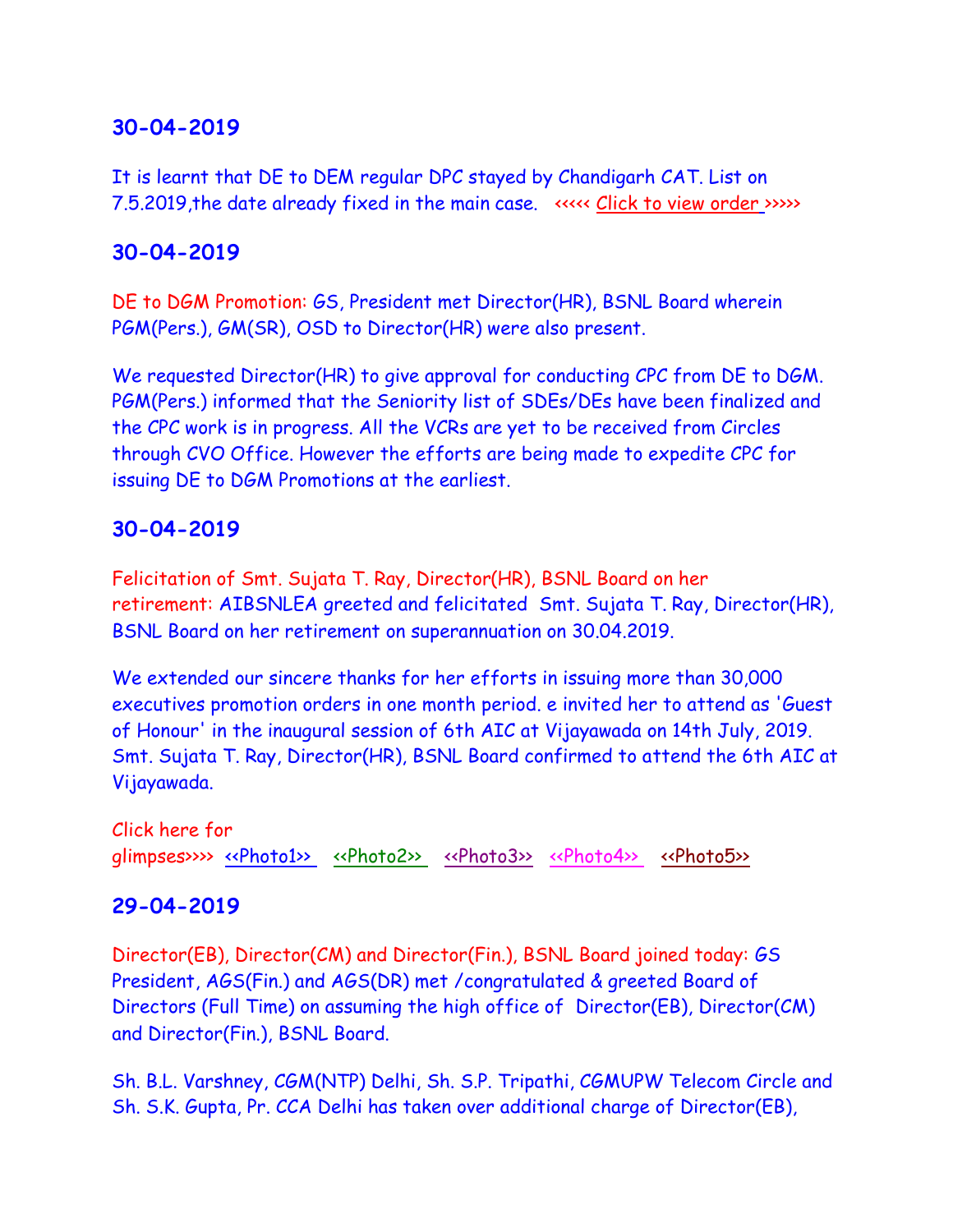Director(CM) & Director(Finance), BSNL Board respectively. We assured them our fullest cooperation for the growth of BSNL.

# **29-04-2019**

It is learnt that Status quo AO to CAO case in CAT Chandigarh has been posted for 15th July.

# **25-04-2019**

**Meeting with Director (HR), BSNL Board:** GS, President, met Director (HR), BSNL Board and requested Director (HR), BSNL Board for early issuance of the DE to DGM promotion order on Adhoc basis. Director (HR) mentioned that as per the request of AIBSNLEA she has directed PGM (Pers.) to examine the matter in the light of EPP and BSNL MSRR provisions and to take decision in the manner where the executives are not put in loss.

# **25-04-2019**

**Meeting with Sr.GM (Estt):** GS, President and AGS (Finance) met Sr.GM (Estt) and discussed regarding

a) Cancellation of GTI Nominations erroneously given and requested for Refund: We requested for Cancellation of GTI Nominations erroneously given by the Executives in various Circles while opening of ESS Portal and refund of the wrongly deducted amount in March 2019 Salary on the basis of the list of Executives of various Circles furnished by AIBSNLEA and Various Circles. Sr.GM (Estt) informed that so many representations have been received from various Circles for the cancellation of GTI Nominations and refund of wrong recovery made from March 2019 Salary. He assured to discuss the matter with GM (Trg) , Director (HR) and LIC authorities for early resolution of the issue.

b) Extension of FR 22(1) (a) (i) benefits to the Ex. Officiating JTOs w.e.from 1.1..2007: We requested Sr.GM (Estt) to generalize the BSNL CO order dated 15.11.2018 regarding the fixation of Pay under FR-22 (1) (a) (i) with effect from 1.1.2007 to the officials, who were screening test passed & were officiating in the grade of JTO, to all Circles instead of limiting to some Circles alone and we also requested to withdraw the wrong Fixation order dated 22.12.2015. In this regard we informed the Sr.GM (Estt) that AIBSNLEA has written a letter to the DIR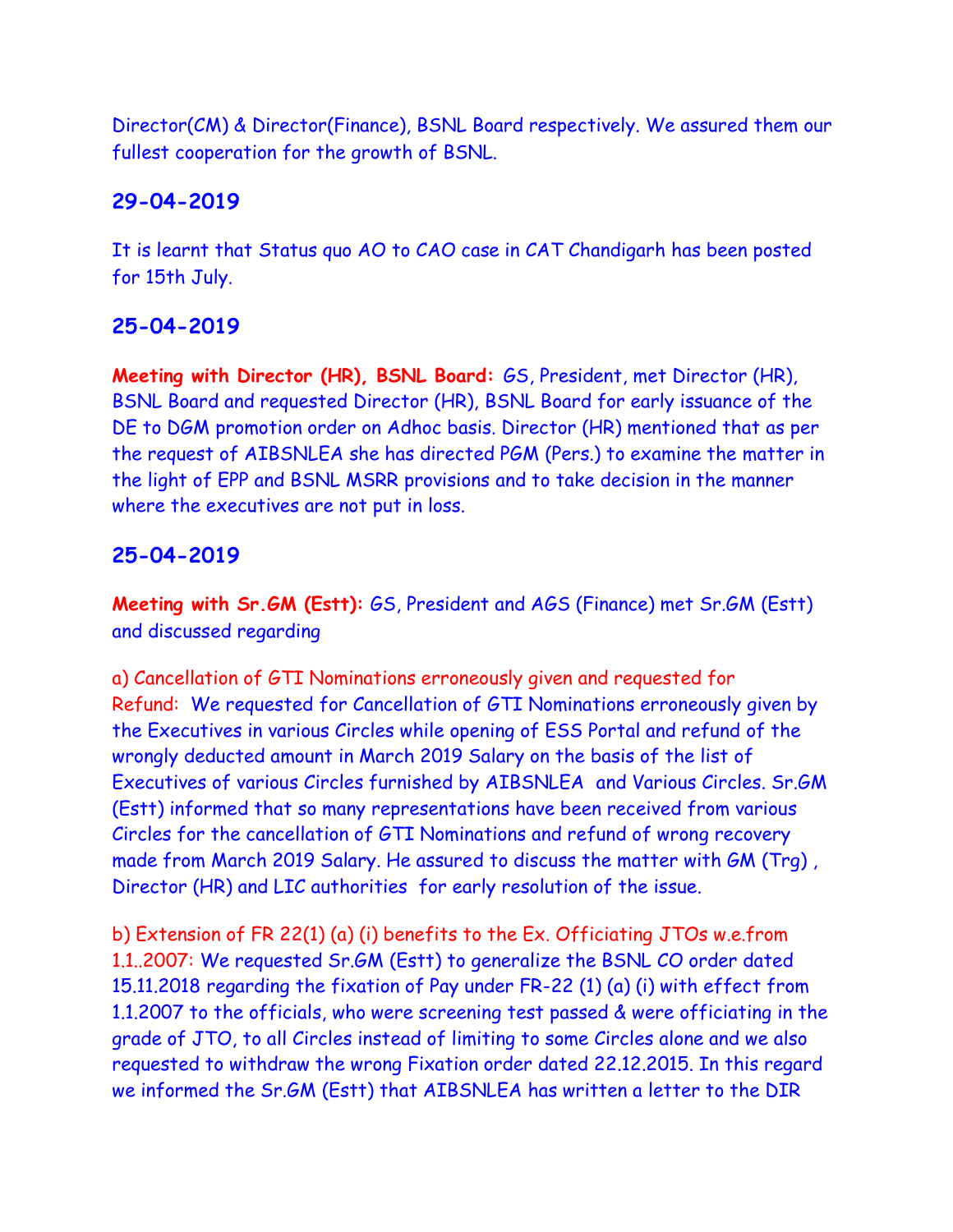(HR) on 19.11.2018 but no action has been taken in this regard. After detailed discussion Sr.GM (Estt) assured to discuss the matter with the concerned DGM(Estt) for early settlement.

## **25-04-2019**

Meeting with PGM(Pers), BSNL Co: GS president AGS (F) met PGM (Pers. ) and discussed regarding DE to DGM promotion on adhoc basis. PGM(Pers) mentioned that the CPC work from DE to DGM promotion is under process. The VCRs have been called from CVO and on receipt of VCRs the CPC will be expedited. He further assured that efforts are being made to issue promotion order from DE to DGM on adhoc basis by end of this month itself. We also requested to consider posting on promotion in the same circles or nearby circles where the DGM vacant posts are available. We further requested to consider request transfers of DGMs from one circle to other circle who have completed more than 2 years of service. PGM (Pers.) assured to look into the matter.

## **25-04-2019**

Meeting with GM (Vigilence ) o/o CVO BSNL Corporate office: GS president AGS (F) met GM(Vigilance )and discussed regarding giving VCRs of the eligible DEs for promotion to the post of DGM. GM (vigilance) informed that CVO office has called the VCRs of the all the eligible DEs for the promotion to DGM from all the Circles vigilance cell. He further assured that he will assess the status of VCRs received and not received today accordingly he will further issue reminder. He assured an early action in this regard.

# **23-04-2019**

**GS writes to :** The Sr. General Manager (Estt) BSNL Corporate Office regarding Deduction of Premium towards GTI (Group Term insurance) - Withdrawal from the Scheme «<< Click here for letter>>>

### **23-04-2019**

**Meeting with Director(HR), BSNL Board:** GS , President , AGS(F) and AGS(DR) met Director(HR), BSNL Board in the presence of PGM (Pers.) and discussed regarding

**(a) DE to DGM Promotion:** We requested Director(HR), BSNL Board for early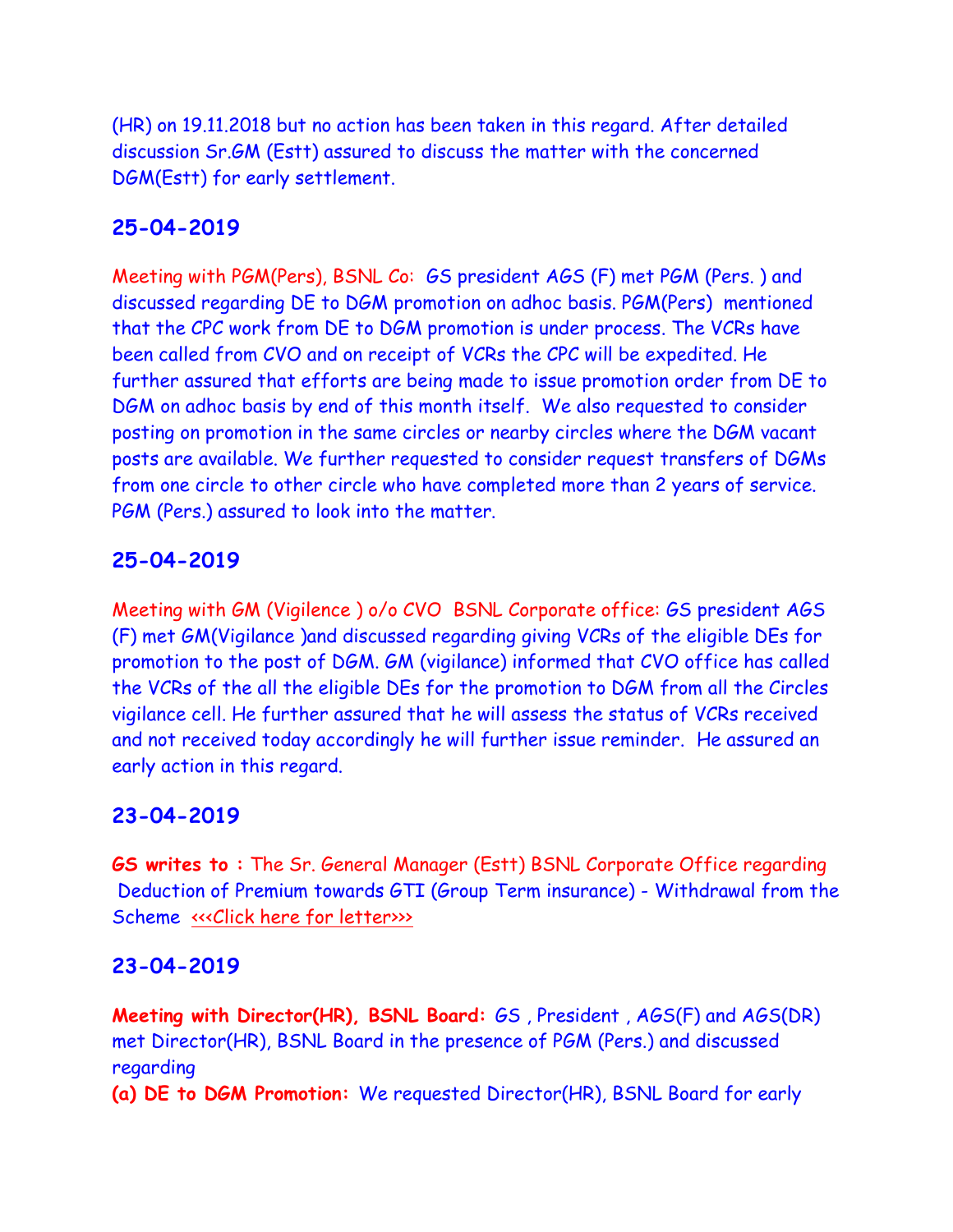issuance of the DE to DGM promotion order on Adhoc basis. We explained to Director (HR) about the next TBP to DEs/ DGM(Adhoc ) under EPP from E5 to E6 grade, which is due in Oct 2019. It will not be extended to these executives if regular promotion ordered in DGM grade in view of BSNL MSRR 2009 provisions. Most of the Executives are stagnated in E5 grade .To avoid heavy financial loss to these executives in pay as well as pensionary benefits , We requested to consider Adhoc promotion now and regular promotion in the Grade of DGM after Nov 2019. In this regard we handed over our latter dated 23.04.2019 with relevant documents to Director (HR) for consideration.

After detailed discussion Director (HR) directed PGM (Pers.) to examine the matter in the light of EPP and BSNL MSRR provisions and to take decision in the manner where the executives are not put in loss. PGM(Pers.) assured to look into the matter and apprised that the VCRs and APARs of the eligible executives for DGM Promotions have been called from circles. He further mentioned that efforts are being made to issue DE to DGM promotion order by the end of this month.

**(b) Diversion of 50% MT quota CAO posts to the seniority quota:** *Director(HR), BSNL Board informed that the proposal for the diversion of 50% MT quota CAO posts (#336) to the seniority quota was included in the agenda of BSNL Board Meeting held on 16.04.2019 but due to incomplete quorum, the matter could not be discussed. Thus the matter was deferred for next Board Meeting .*

*(c) CAO to DGM(F) Adhoc promotion: we requested to consider CAO to DGM(F) Adhoc promotion for the eligible executives. PGM (Pers.) informed that the case is under process.*

#### **23-04-2019**

**Meeting with PGM (Pers), BSNL CO :** GS , President, AGS(F) and AGS(DR) met PGM(Pers.) and discussed regarding

**(a) DE to DGM Promotion:** We requested PGM(Pers.), BSNL Co for early issuance of the DE to DGM promotion order on Adhoc basis. We explained to PGM (Pers.) about the next TBP to DEs/ DGM(Adhoc ) under EPP from E5 to E6 grade, which is due in Oct 2019. It will not be extended to these executives if regular promotion ordered in DGM grade in view of BSNL MSRR 2009 provisions and clarification issued by Pers. cell on 11th June 2018. Most of the Executives are stagnated in E5 grade. To avoid heavy financial loss to these executives in pay as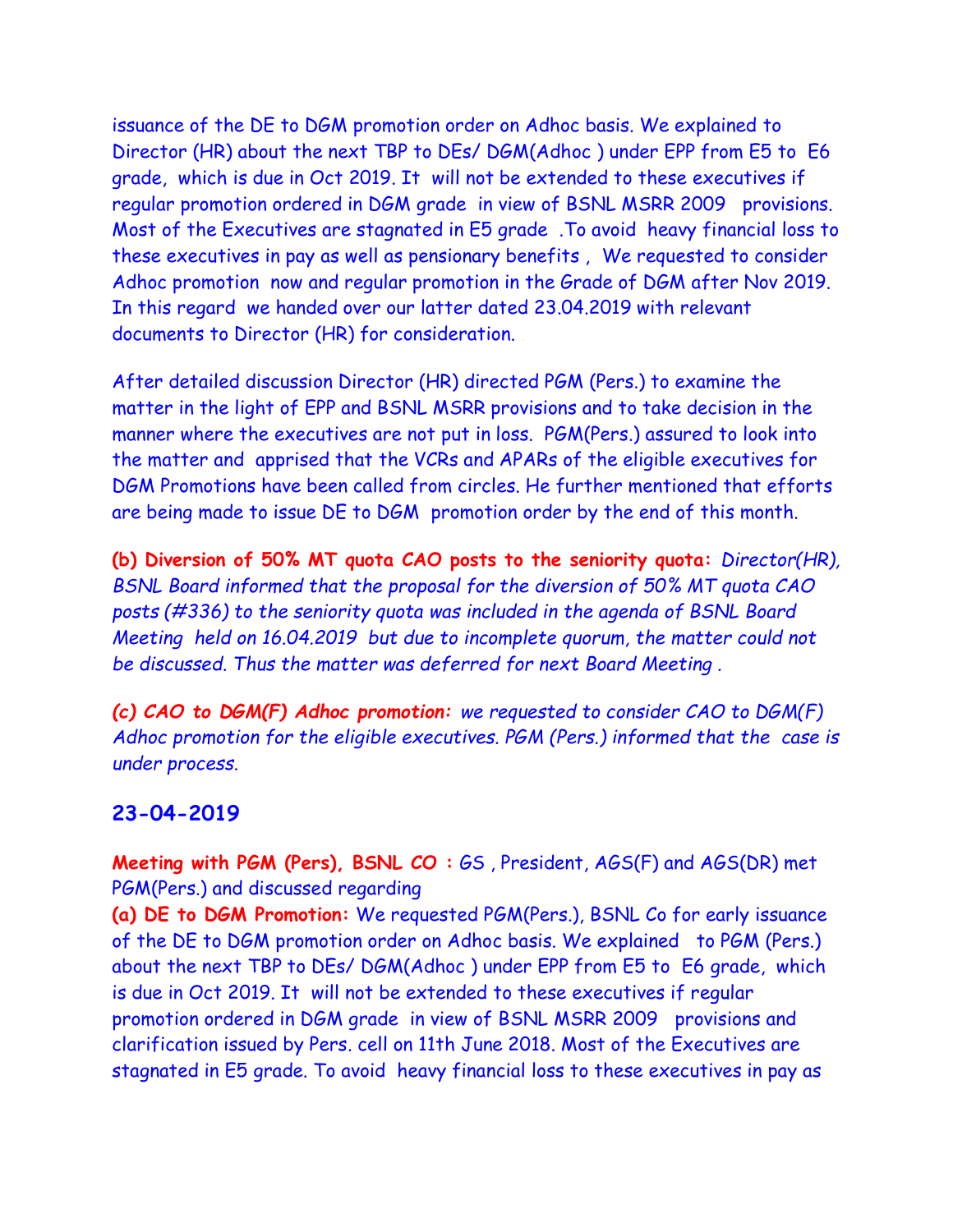well as pensionary benefits, We requested to consider Adhoc promotion now and regular promotion in the Grade of DGM after Nov 2019.

After detailed discussion PGM (Pers.) got convinced but advised us to discuss the matter with Director (HR) for necessary instructions in this regard.

**(b) Consideration of request / tenure transfers of SDEs / DEs / DGMs :** We requested for the consideration of pending request / tenure transfers of SDEs / DEs / DGMs. PGM(Pers.) mentioned that all the pending applications and stay particulars of tenure stations are being examined in Pers. cell and shortly the genuine request / tenure transfer order will be issued .

# **23-04-2019**

GS writes to CMD BSNL regarding DE to DGM promotion - applicability of E6 IDA pay scale under EPP to Group-'B' absorbee working as DGM on adhoc basis....[<<<Click here for letter>>>](http://www.aibsnleachq.in/Scan_20190423.pdf)>><<<E6- [Applicability>>>](http://www.aibsnleachq.in/E6-clarification.pdf)[<<<RR Group-](http://www.aibsnleachq.in/RR_gr_A-2.pdf)**[A>>>](http://www.aibsnleachq.in/RR_gr_A-2.pdf)**

# **18-04-2019**

Today CS,CP & CWC member met DIR HR Madam Sujata T Ray at Ballygunge Place in the chamber of PGM(CFA). CGM/CTD & PGM was also present. After felicitation with flower bouquet and sweets we discussed our several problems with Madam & also submitted a memorandum. We submitted a copy to CGM/CTD also. [\(see for](http://aibsnleawb.org/DIR%20HR%20_180419.pdf)  [memorandum\)](http://aibsnleawb.org/DIR%20HR%20_180419.pdf)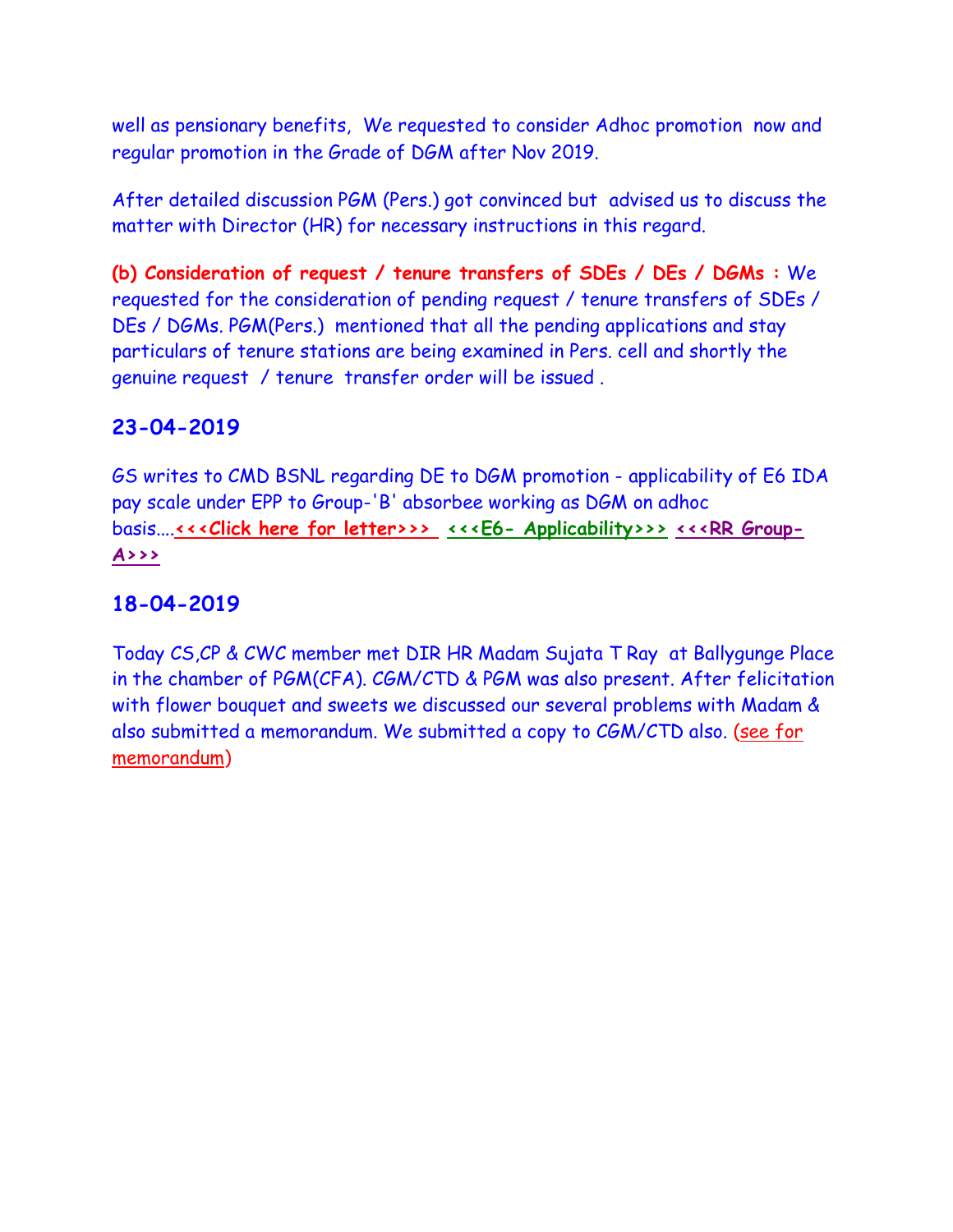



A detailed discussion was held with the following agenda:-

1)Wage cut for 3(Three) days i.e. 18-20 February,2019:- Regarding this a detailed discussion took place,we argued that there is a precedence in 1996, five strike days were adjusted against E/L as per decision taken by the authority as per proposal of NFTE. Madam advised to take up the case with CHQ at the BSNL CO level whether this can be done.

2)3rd PRC implementation:- Madam clearly told that at present there is no discussion is taking place in this regard at any level. Actually AUAB leadership could have taken the case to Hon'ble MOS(C) before observing three day strike. We argued that there is still ample scope to discuss this matter but Govt is unwilling. We requested if she can do something in this regard.

3) So called VRS proposal:- On our query Madam cleared that the original proposal sent by BSNL Board was VRS for 56+ employees but DoT has placed the current proposal unilaterally. At present nothing is moving in this regard only file, Cabinet note preparation, several questionaire are taking place just to buy time. The proper shape may be palpable after June -July 19.

4)Austerity measures taken by BSNL Board:- Madam accepted our proposals & assured that only own cost transfer orders will be issued as far as practicable.

5) Some All India issues:-

i) AO to CAO promotion : conversion of 336 MT Quota- Madam appraised that the proposal is with BSNL MC & soon will be placed to BSNL Board. In next week we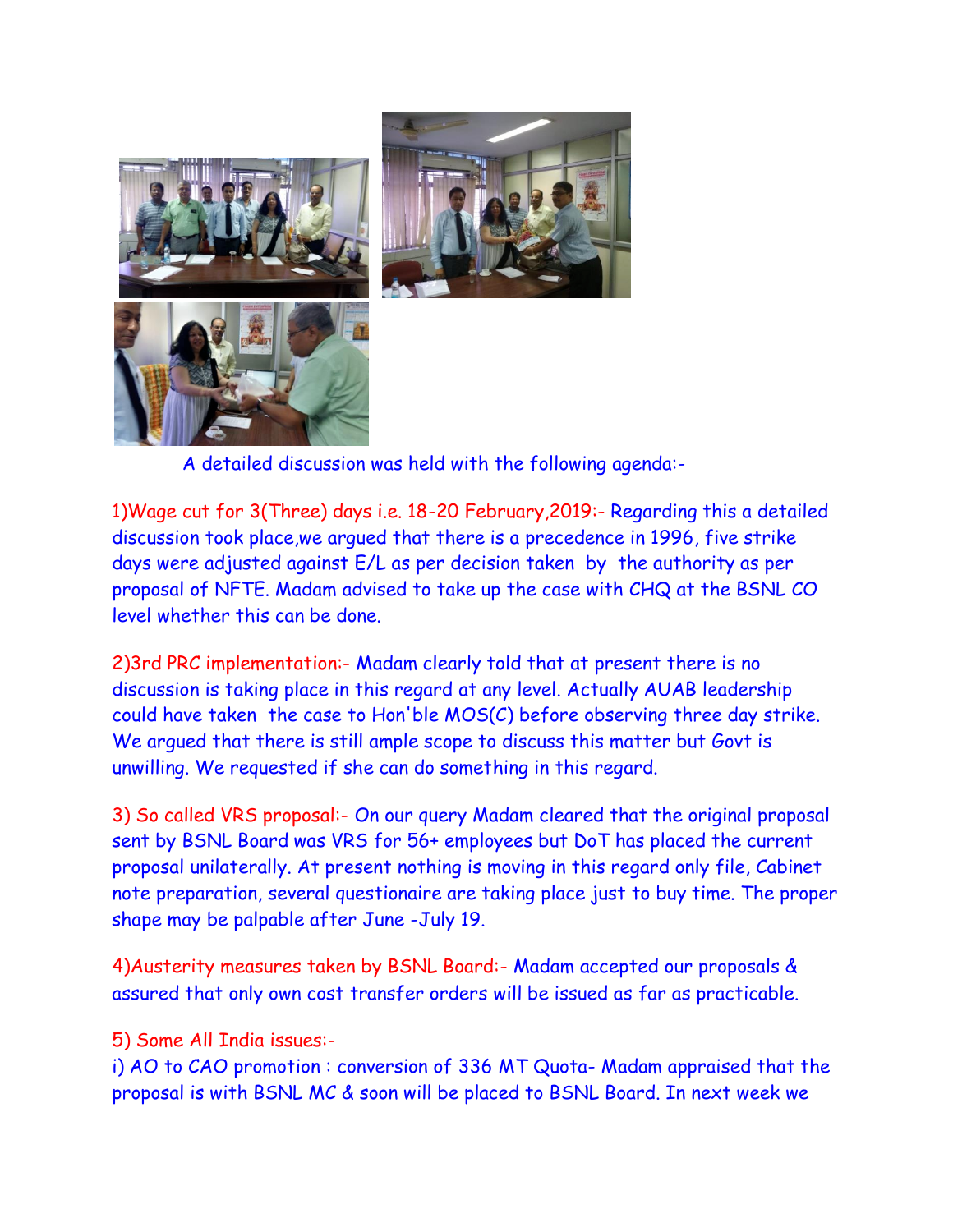can expect some results. After settlement of this issue the court case filed by Mr.Anupam Yadav may be vacated & further promotion in this regard may be considered.

ii) JTO to SDE promotion:- Actually there is a stalemate due to court case filed by AIGETOA members. Dept is holding talks with the concerned persons in this regard to withdraw the case. Only after that further progress may take place. iii) SDE to DE promotion(List No.8) : Again this case is subjudice , so further progress is not possible at this moment.

iv) DE to DGM promotion: Madam assured before completion of her tenure this order will be issued.

v) JAO 2010 Batch case: We discussed the case in detail & impressed upon the matter that the incumbents should not be penalised twice for their option to become executive. Actually, the matter may be solved simply by issuing one clarification from BSNL CO that the fixation in the executive grade may be done from the date of effect of the promotion notionally ie., 07-05-2010. Madam accepted our point & advised us to take up the case by CHQ. We informed her already it is taken up & requested her to instruct Sr.GM(Fin)/CTD not to hurry about the recovery proposed by CTD, rather CTD may be instructed to follow the procedure of fixation followed by other states.

6)The case of Kandrudas Bhagat , PS :- We requested Madam to issue the circular to allow one more chance to Mr.Bhagat . As per our CHQ we came to know that the file is pending at the office of OSD after approval by the competent authority. Madam informed us that she is fully aware of this case & order in this regard will be issued within her tenure.

We mentioned the request transfer case of Sri.Abhijit Nath, CAO from Mizoram to CTD on medical ground. PGM/CFA also reminded her about this case. Madam told to remind her this by CHQ for necessary consideration. We told that already our CHQ has taken up the case with her good office but in vain. Again we will ask our GS to mention this case on Monday.

Before the end our CP queried that whether we can expect payment of salary in time in the coming months but she could not ensure the fact rather Madam told we should be ready for any eventualities. She assured that the EMI of bank , EPF/GPF contribution & pension contribution will certainly be paid in time. For medical bill no assurance was given.

On behalf of CHQ CS invited her to our 6th AIC at Vijaywada during July 19 & expressed our thankfulness for special initiative taken by Madam DIR HR for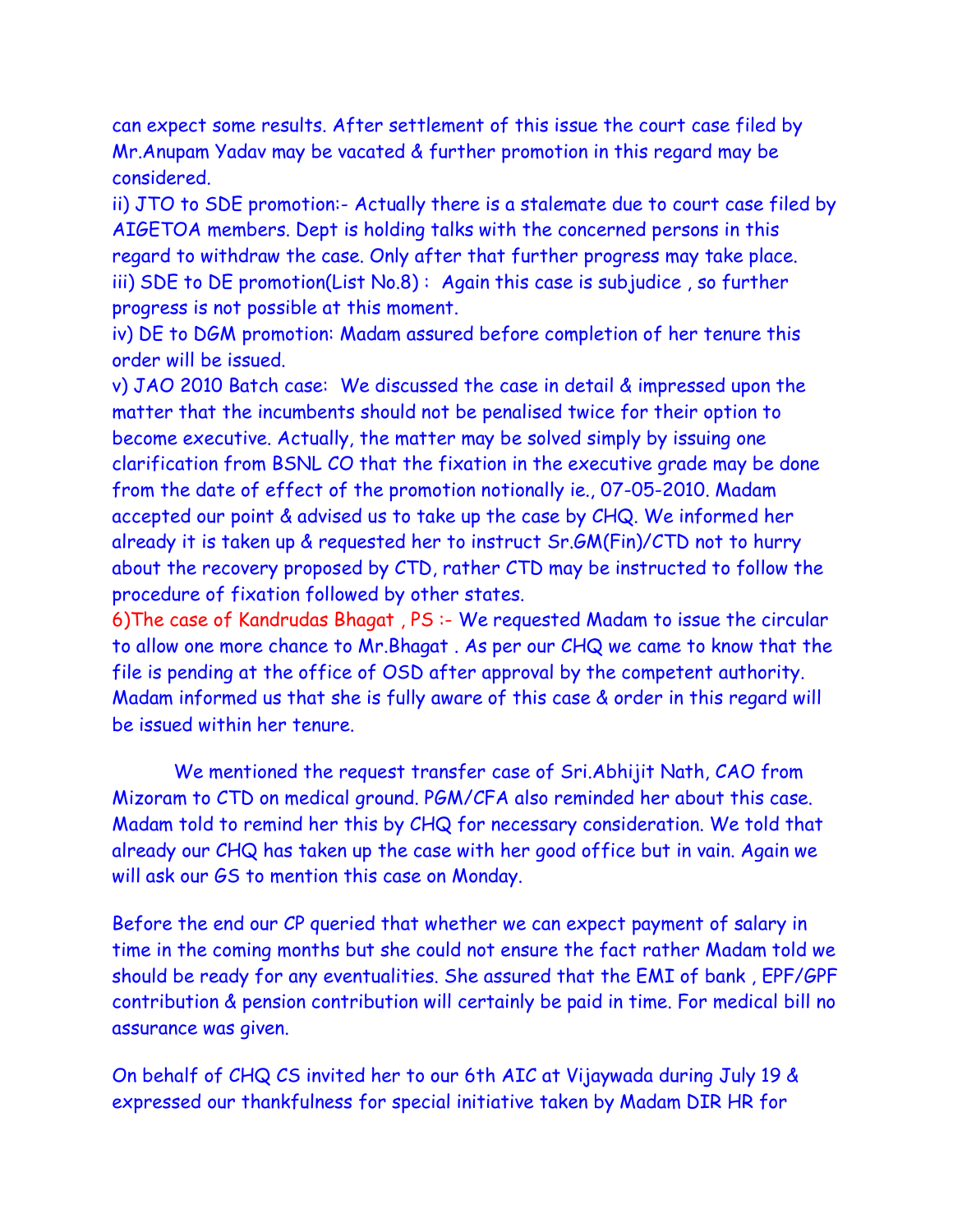promotion of 12,000 executives during her tenure. The meeting ended in a cordial manner.

# **15-04-2019**

Meeting with CMD BSNL: GS met CMD BSNL & discussed regarding revival plan of BSNL being taken up by DoT in the Cabinet Meeting for consideration. CMD BSNL mentioned that Govt. is serious towards revival of BSNL and BSNL has to continue in the telecom sector.

(b) DE to DGM Promotion: We requested CMD BSNL for issuance of promotion order from DE to DGM(T). CMD BSNL assured to discuss the matter with Director(HR), BSNL Board for early issuance of the promotion order from DE to DGM.

(c) Non Settlement of the pension fixation of BSNL pensioners by the CCA Kolkata: We requested CMD BSNL for his kind intervention in the settlement of pension fixation cases of Kolkata by CCA. CMD assured to discuss the matter with Director(HR), BSNL Board and to write to DoT for the settlement of the cases.

# **15-04-2019**

Meeting with Director(HR), BSNL Board: GS met Director(HR), BSNL Board and discussed regarding

(a) DE to DGM Promotion: We requested Director(HR), BSNL Board for early issuance of the DE to DGM promotion order on Adhoc basis. Director(HR), BSNL Board mentioned that the CPC work from DE to DGM promotion is advance stage & shortly VCRs are being called for the eligible DEs for promotion. She further assured for issuance of promotion order by the end of April, 2019.

(b) Diversion of 50% MT quota CAO posts to the seniority quota: Director(HR), BSNL Board informed that the proposal for the diversion of 50% MT quota CAO posts (#336) to the seniority quota has been included in the agenda of BSNL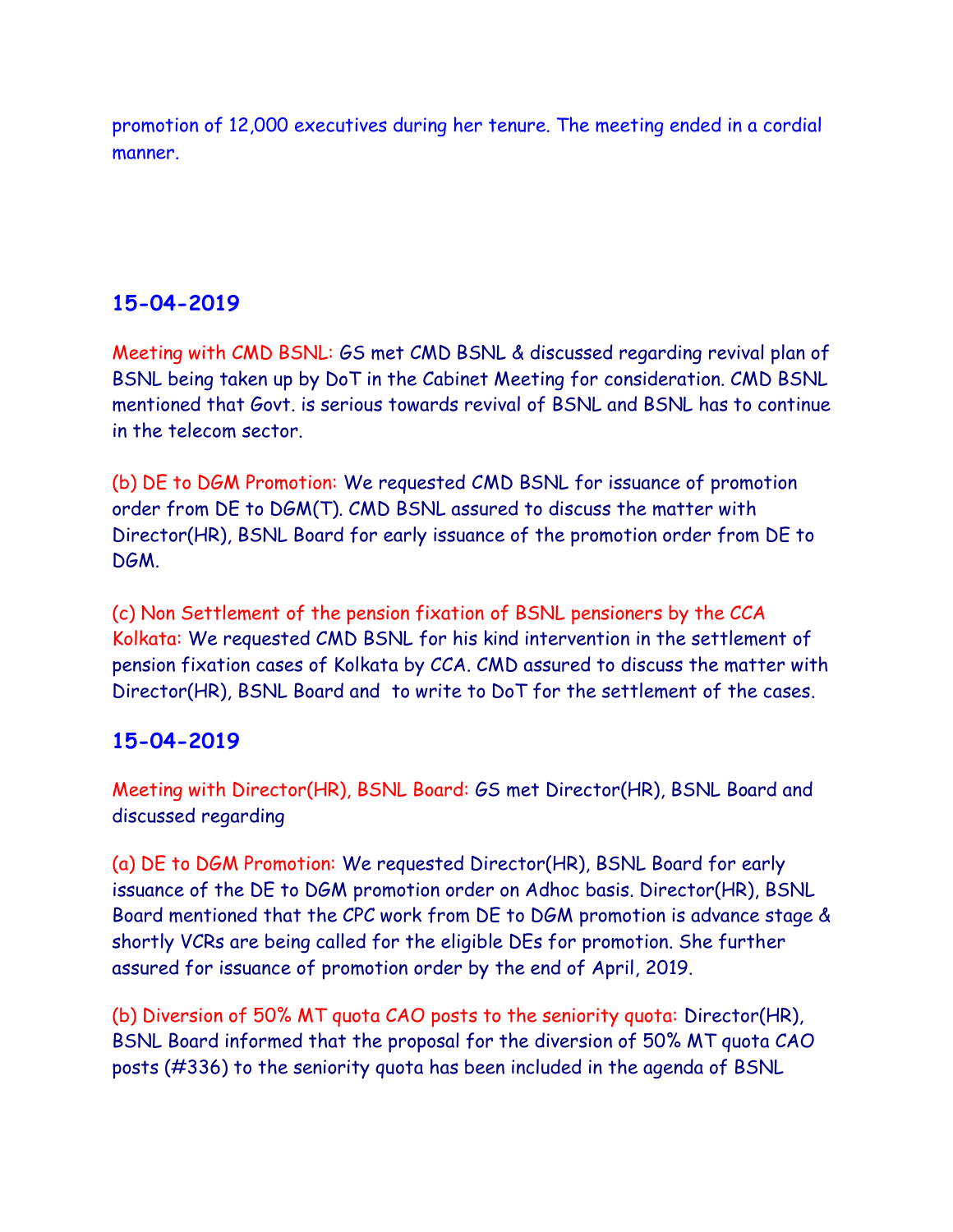Board Meeting to be held on tomorrow (i.e. 16th April, 2019). We extended thanks for the kind consideration.

# **15-04-2019**

Meeting with PGM(Pers.), BSNL Corporate Office, New Delhi: GS met PGM(Pers.) and discussed regarding:

(a) DE to DGM Promotion: We requested PGM(Pers.) to issue promotion order from DE to DGM on Adhoc basis. PGM(Pers.) mentioned that the CPC is being conducted from DE to DGM(T) promotion on regular basis to fill up more that 1100 DGM(T) posts. He further clarified that existing DGM(Adhoc) will also be promoted on regular basis in addition to the new promotions so that these DGM(T) promoted on regular basis can look after the charge of Jt. GM/GM field units. We explained that most of the DEs being promoted as DGM are due for their time bound promotion in E-6 grade in Oct-2019 may be deprived from E-6 promotions on DGM Regular promotion as per BSNL MSRR provisions. PGM(Pers.) assured to look into the matter before taking the approval from Competent Authority.

(b) Diversion of 50% MT quota CAO posts to the seniority quota: PGM(Pers.) confirmed that the matter of MT post diversion in CAO cadre has been included in the BSNL Board Meeting to be held tomorrow(16th April, 2019).

# **12-04-2019**

Cabinet Note on Revival of BSNL-

GS, President met concern officers of DOT and found that DOT has sent Cabinet Note on Revival of BSNL to consider three points (a) 4G spectrum allocation to BSNL (b) monitisation of BSNL land and(c) VRS to 54000 employees on Gujarat model.

The VRS has been recommended of 50 years above age employees on the existing pay only.3rd PRC pay fixation in VRS is not under consideration.

The cabinet meeting is expected to be held on 15-4-2019.

5% incentive on ex- grasia is also recommended.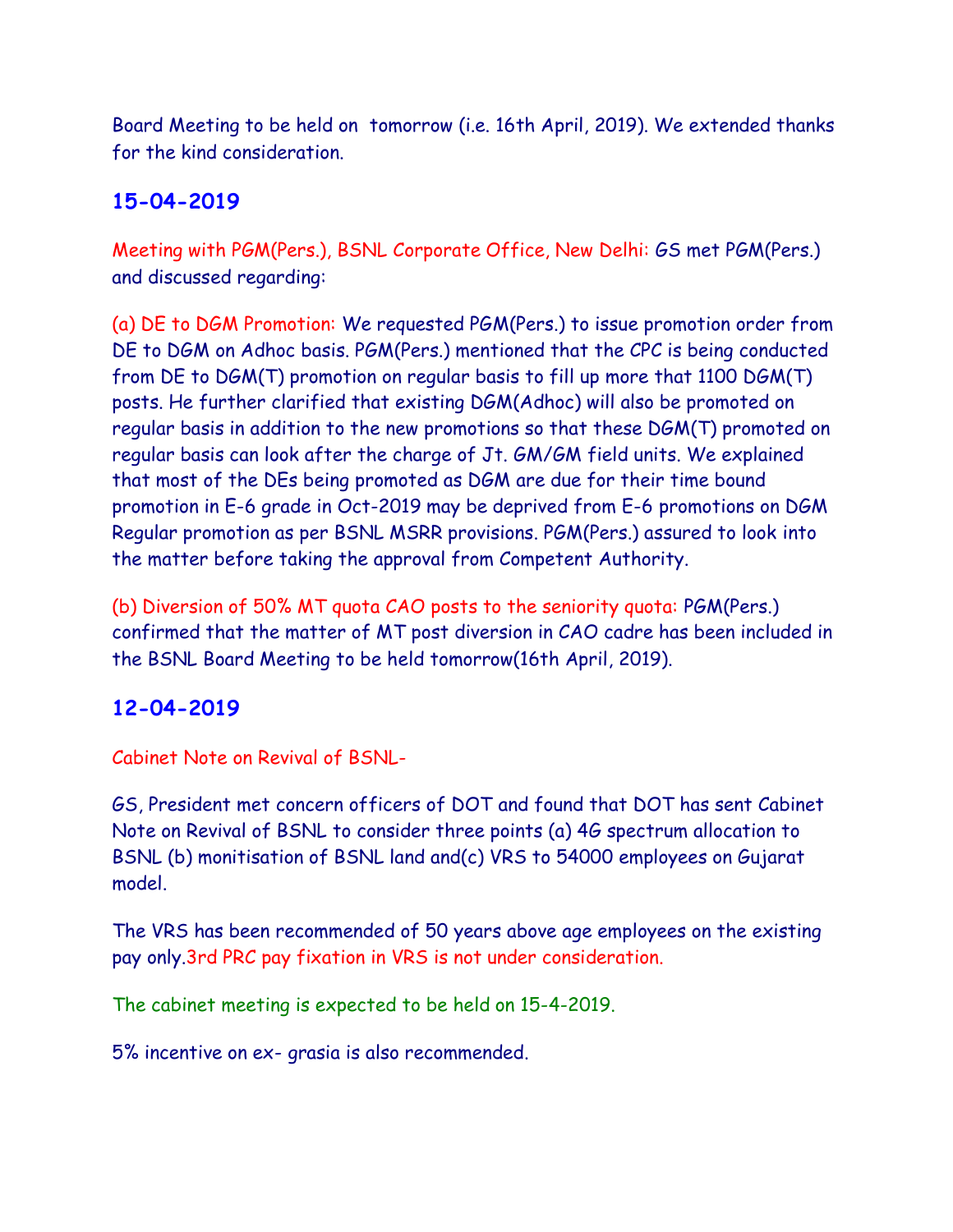30% income tax deduction on ex-grasia will be there as "profits in lieu of salary" under section 17(3) of the Income Tax Act and the Employer would be liable to deduct tax on the same under section 192 of the I T Act.

The employees who opts VRS will also be loosing their increments of their left out service which will affect their pension for whole life.

In case 3rd PRC is implemented after VRS and on Revival of BSNL for the remaining employees, there pay may be revised notionally from a later date as happened in the case of 78.2% fitment order on BSNL pensioners & 73% order for MTNL, which will benefit them in terms of pension and pensionary benefits. But the employees taking VRS may not get the benefit.

The ex-grasia amount will be paid form amount of BSNLs land monitisation no funds from Govt.

Without having any roadmap for the operation and mtce of BSNL infrastructure may harm the quality of service and will further put BSNL into loss. The MTNL example is there where the VRS has been imposed twice but couldn't revive MTNL rather put in heavy loss. We feel that Govt should allow monitisation of BSNL land and the funds collected through this should be utilised for BSNL Operation and maintenance instead of imposing VRS. During next 3-years about 50000 employees will retire on their superannuation.

Thus Govt should drop VRS from revival plan of BSNL. VRS is neither beneficial to the employees nor to the BSNL.

# **12-04-2019**

Holding protest demonstration on 12-04-2019, opposing VRS throughout CTD

Unions and Associations of BSNL are organised Protest Demonstrations throughout the CTD on 12-04-2019, against the implementation of VRS in BSNL.AIBSNLEA members also participated in the programme and lodged their protest in befitting manner.

# **12-04-2019**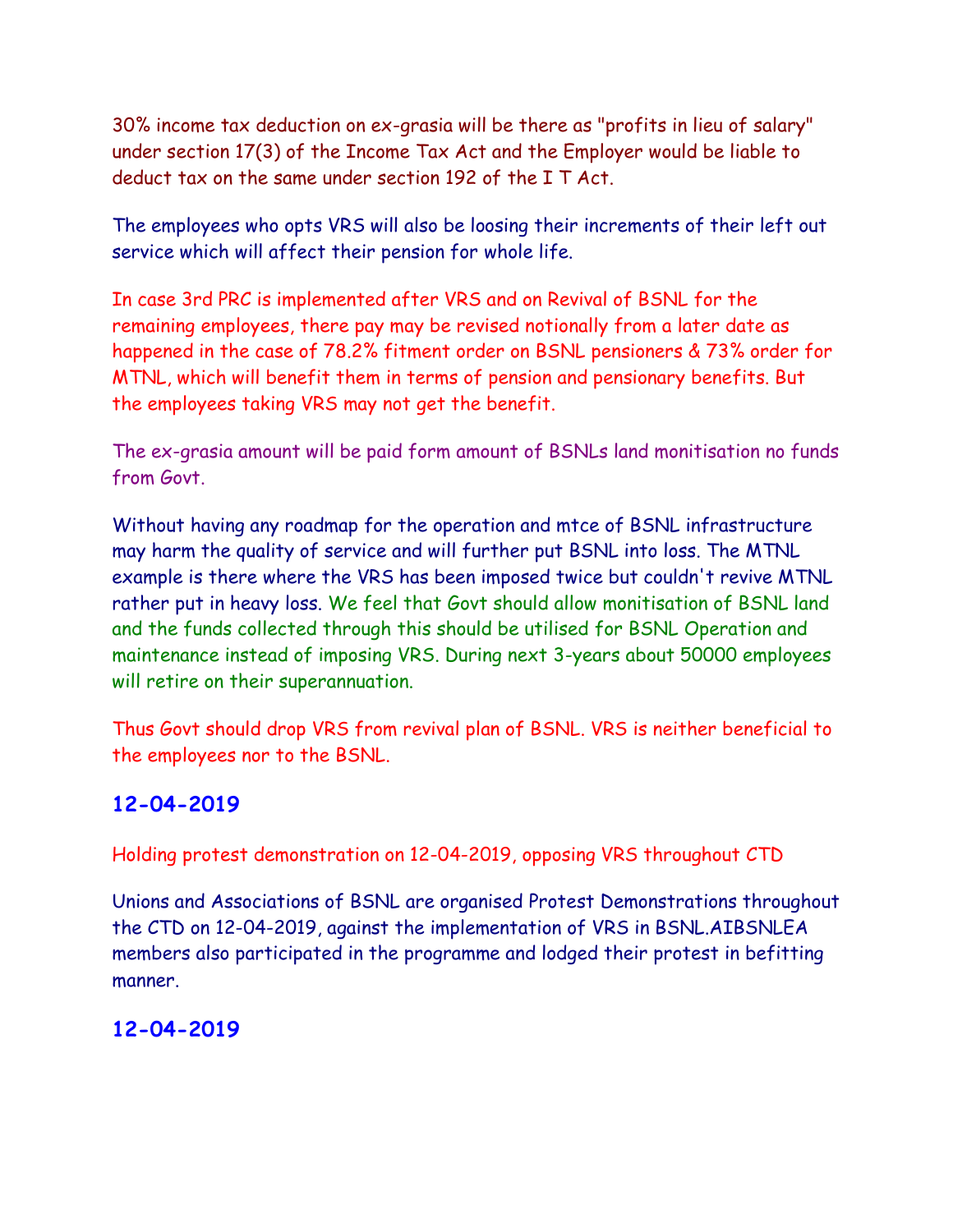SR Cell of BSNL Corporate Office, New Delhi issued Minutes of meeting of Unions and Associations of BSNL with Director (HR), BSNL Board held on 11.04.2019 ....[.<<<Click here for MOM>>>>.](http://www.aibsnleachq.in/D(HR)meeting0010001.pdf)

# **11-04-2019**

SEA Cell of BSNL CO, New Delhi issued order regarding Transfer and Posting of Sr.GMs in TAFS -**[<<<Click here for letter>>>](http://www.aibsnleachq.in/sr.gmorder%20_11042019.pdf)**

# **11-04-2019**

Meeting with Director (HR), BSNL Board:

Director (HR). BSNL Board invited the Representatives of BSNLEU, NFTE, AIBSNLEA & BSNLOA for a meeting in view of the proposed Demonstration call given on 12.4.2019 against VRS in the presence of GM(SR), GM (Restrg) & OSD to Dir (HR) and apprised regarding the Revival Plan of PMO discussed in the presence of Group of Secretaries, CMD BSNL & CMD MTNL. Wherein after discussions direction was given to DoT to give the proposal on BSNL Revival mainly on three points i.e., 4 G Spectrum Allocation, Monetization of BSNL Lands and VRS. Accordingly DoT/BSNL has prepared the Cabinet Note to put up in the next Cabinet Meeting. This item may not be discussed in the Cabinet Meeting scheduled to be held on 12th April 2019 in view of that the Secretary (T) is on tour to abroad.

The representatives of the Unions & Associations expressed their serious concern against the arbitrary imposing of VRS in BSNL. Till date BSNL Management or Dot Administration has not discussed such proposals with the representatives BSNL Unions & Associations and its stake holders. Director (HR) mentioned that on 16th April 2019 BSNL Board meeting is taking place wherein all the representatives of Unions & Associations will be invited to present their proposal for the Revival of BSNL and requested all the Leaders to withdraw the proposed Demonstration Call on 12.4.2019. All the Leaders explained that against the VRS proposal we are conducting Lunch Hour Demonstration on 12.4.2019 in a peaceful manner within the Office premises and without affecting the Services as a protest.

AIBSNLEA side GS & President attended the Meeting.

# **10-04-2019**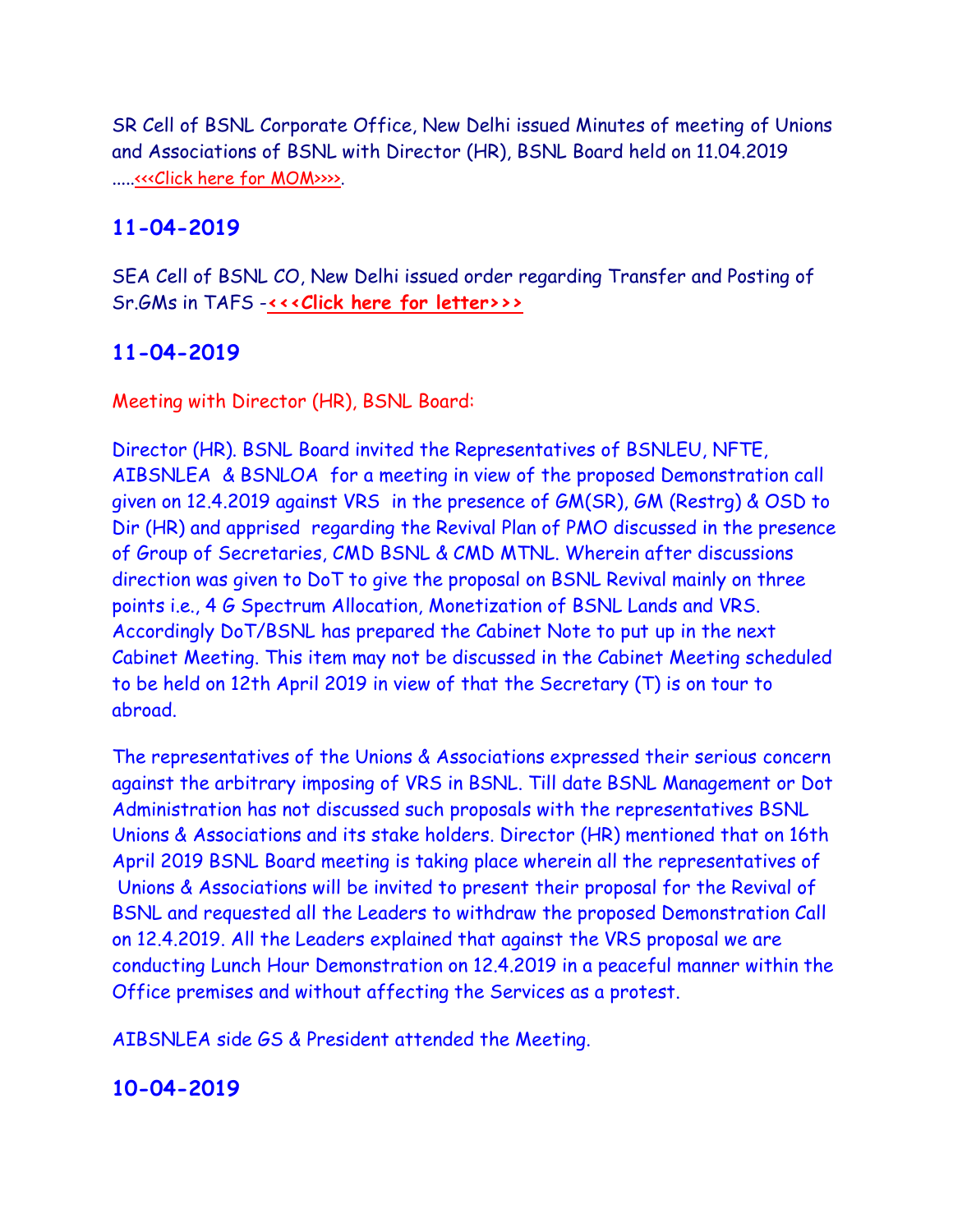CS writes to CGM/CTD with copy to Sr.GM(Fin) & Sr.GM(HR&Admn) regarding opting out from GTI Scheme by our members:-

1. Shri Indrajit Biswas, SDE/LTR/External, CTD (HR No. 199103980) : Wrongly opted 2. Shri Manoj Kanti Sarkhel, PA to C.O./Central, CTD (HR No.198605827) : Inadvertently opted.

GS also being intimated about this for taking appropriate action. [\(click to see](GTI%2011042019.pdf)  [letter\)](GTI%2011042019.pdf)

# **10-04-2019**

### **Why AIBSNLEA is opposing VRS?**

### Dear Comrades,

You are aware that DoT, under the instructions of PMO, has suddenly decided to roll out VRS Plan for BSNL/MTNL employees. BSNL Management has been assured that there will be no dearth the money to give effect to VRS proposal. Almost 54000 existing employees of BSNL are supposed to go out the roll of the BSNL on implementation of this VRS. This is done under the pretext of "Revival of BSNL/MTNL".

You are also aware that all BSNL Unions and Associations barring a few, have decided collectively to oppose this move of the Government and AIBSNLEA is a party to this and accordingly Notice has been issued to the DoT/BSNL to hold protest demonstration on 12<sup>th</sup> April 2019.

The question is why have we taken such decision? Does it mean, we as Associations and Unions of BSNL do not have any concern for revival of BSNL from the ongoing crisis? Or, is it that we are indifferent about the interests of the individual members? It is to everybody's knowledge that the Unions and Associations of BSNL are very responsible Trade Union organizations and interest of BSNL is prime in their minds. For last couple of years the Unions and Associations have been constantly fighting for uplift of BSNL in the arena of cut throat competition. We have resisted every moves by the authority that be to inflict harm to BSNL directly or indirectly. Years before we have demanded to roll out 4G in BSNL to make it more competition fit. Other demands having financial implications e.g.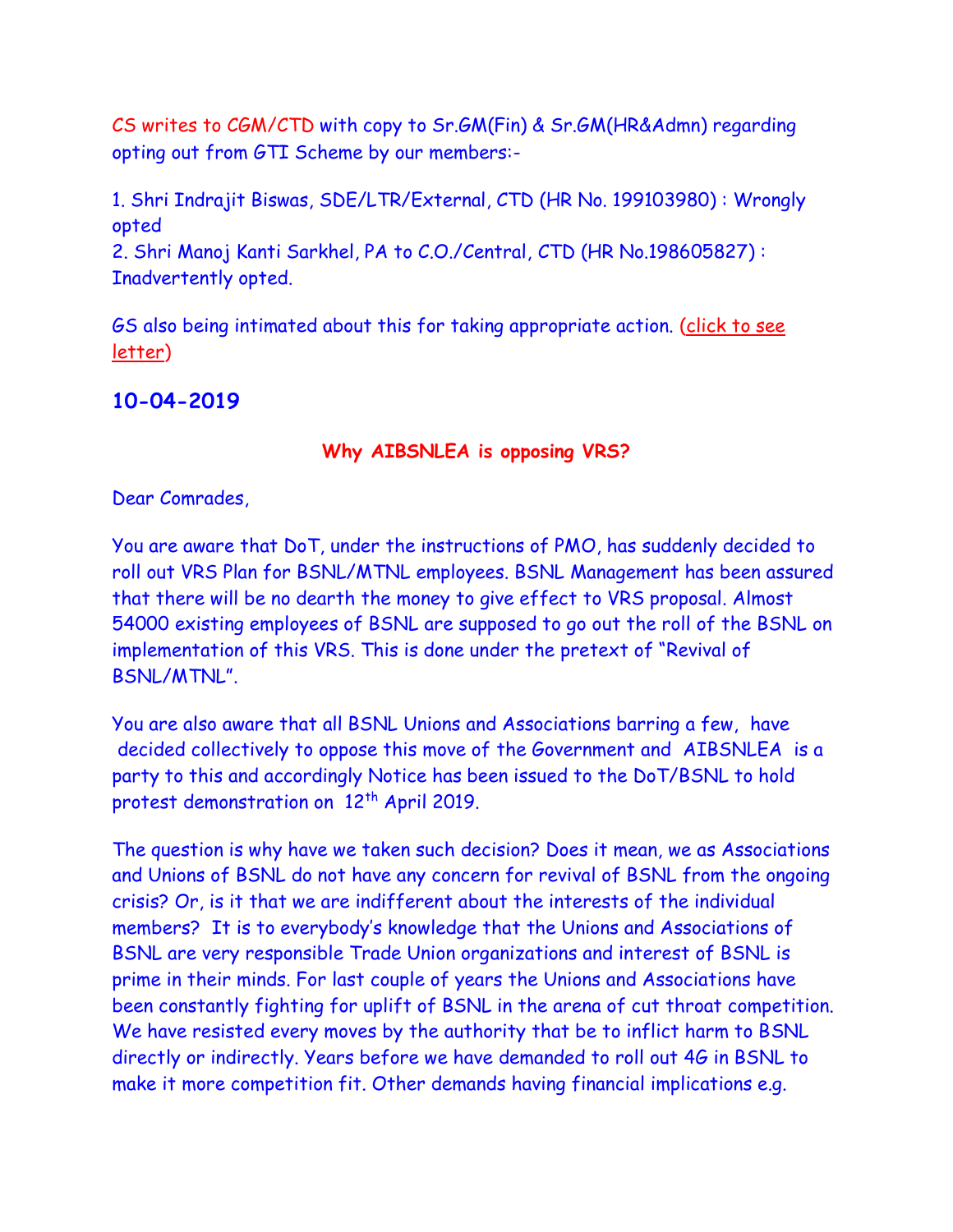payment of pension contribution on actual basic pay instead of maximum of pay scale have been demanded and pressed for by us. At the same time we have opposed the move of VRS even earlier. Why?

Association is aware that there may be individual members who, out of their own unique situation or personal financial equation may feel that VRS is up to his or her interest. AIBSNLEA is sensitive to the interests of individual members.

But we must understand that the issue like VRS at this crucial juncture cannot and should not be viewed through a narrow prism of individual gain or loss. We, the office-bearers at various level must try to weigh it on broader perspective. BSNL should stay healthy. There are employees who have long service life left. They should not be sacrificed for short term gain.

Our Association is not opposed to VRS par se. We are aware that in PSU systems, VRS is an accepted proposition. We are also aware that in some organizations VRS is implemented to the advantage of the organizations and the employees have been benefited as well. It is a win win situation there.

In these organizations where VRS is successfully implemented, the entire road map is carefully chalked out on long drawn perspective. VRS is planned 2-3 years before. The targeted employees are identified carefully, mapping the need of the field and the action for suitable replacement is initiated well in advance. So that there is no shortage of man power.

The instant VRS proposal is brought in a hurry and it is apparent that actual purpose behind it is not the revival of BSNL but something else. Just considered the situation how and when such proposal is being hurriedly push through.

A few weeks/months before unions and associations were demanding some important issues related to well-being of BSNL, even DOT / BSNL precipitated an agitation in BSNL . DOT and Ministry were not in a mood to consider any of such demand. Even at the instructions of the higher-ups payment of the salary of employees was stalled. Now when the entire country press into election mode and Model Code of Conduct is affected. Suddenly all this proposals were brought in the hasty move. BSNL Unions and Associations and other stake holders of BSNL have never been taken in to confidence or even consulted before taking such hasty decision. What is the reason?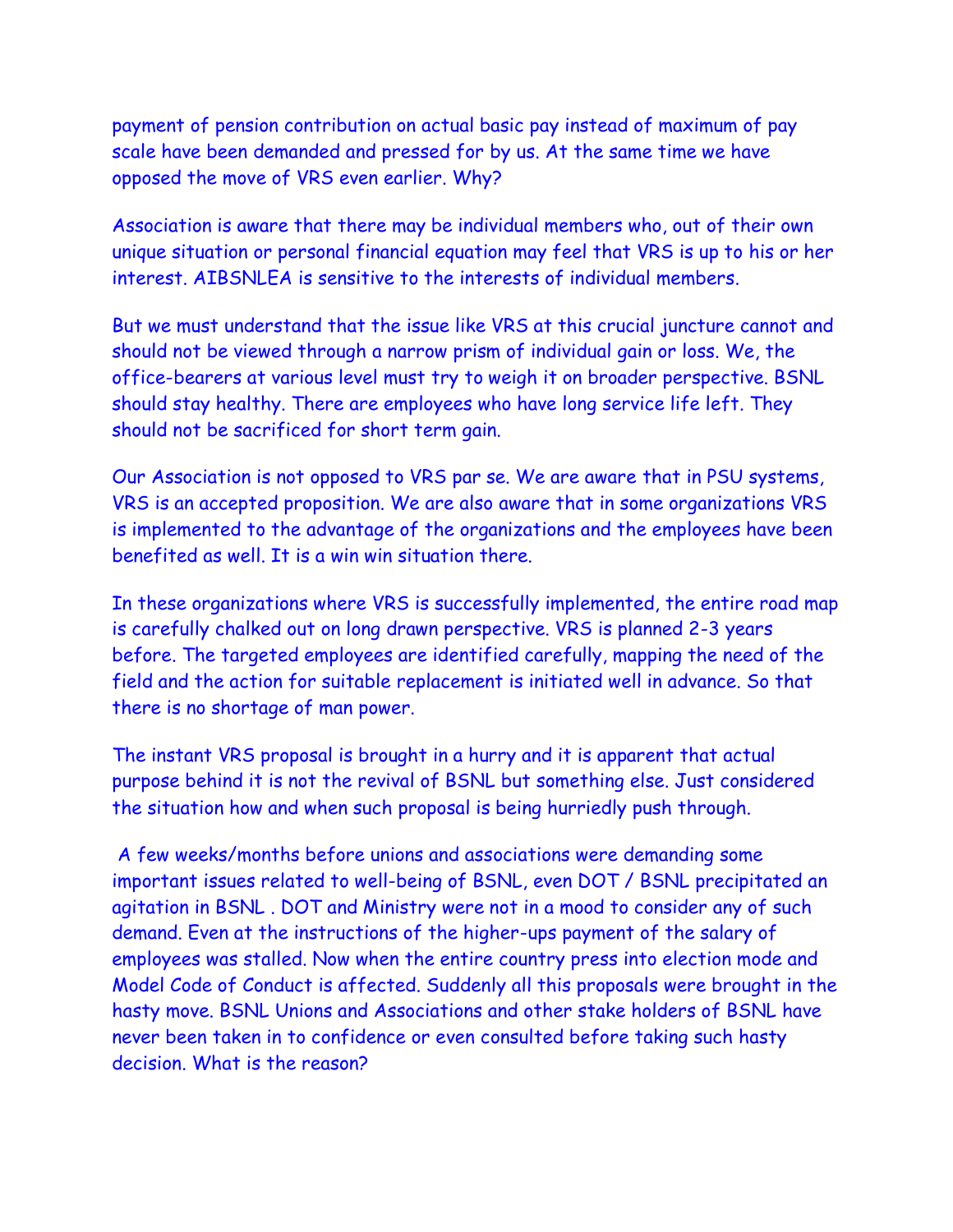We are sure this may be anything other than in the interest of BSNL. By such move they want to harm BSNL and make it in a retrograde situation in the competitive scenario. Privatization may also be hidden agenda.

On the contrary, consider the case of MTNL where VRS has been implemented twice so far. But the net result is that MTNL became weaker and weaker at this. Now when DOT is proposing VRS in MTNL for the third time to reduce 10000 employees, MTNL is having at present 22000 employees and already experiencing acute shortage of working hands in the field units. The revenue hits at the lowest bottom. The strength of employees has been reduced drastically but so is the customer base and revenue earning. None in DOT/Govt is interested to look at it. It is as if, reducing the employees is their ultimate objective and not revival of MTNL. One can easily understand what is going to happen in MTNL in coming few days.

For BSNL, VRS is being thought of only from one angle. Let the strength of the employees be reduced so that present wage bill is reduced. But there is no consideration about the resultant impact in the field units. We are certain that minimizing the working hands by applying mindless VRS without having any regard to its immediate retrograde impact in the field, cannot serve any meaningful purpose in the way of reviving of BSNL. It will go in MTNL way. One VRS will follow another VRS but crisis will continue. Unmindful reduction of staff will lead to a situation where offloading of day to day maintenance work will be assigned to the petty contractors. Cost will be enhanced but efficiency will be reduced resulting into steady loss of customers and revenue. We cannot have opportunistic approach on such a vital issue which will affect the BSNL and its employees.

# **10-04-2019**

Meeting with PGM (Pers): GS, President, AGS (Fin.) met PGM(Pers.), BSNL CO and discussed regarding

(a) DE to DGM Promotion: We requested PGM(Pers), BSNL CO to issue promotion orders from DE to DGM at the earliest. PGM(Pers) mentioned that now new CPC has been constituted to conduct CPC since the earlier CPC minutes were not approved by the competent authority in due time. the CPC work is in progress. The objections raised by some executives have been examined and being put up to the competent authority for clearance to finalize the DE seniority list to consider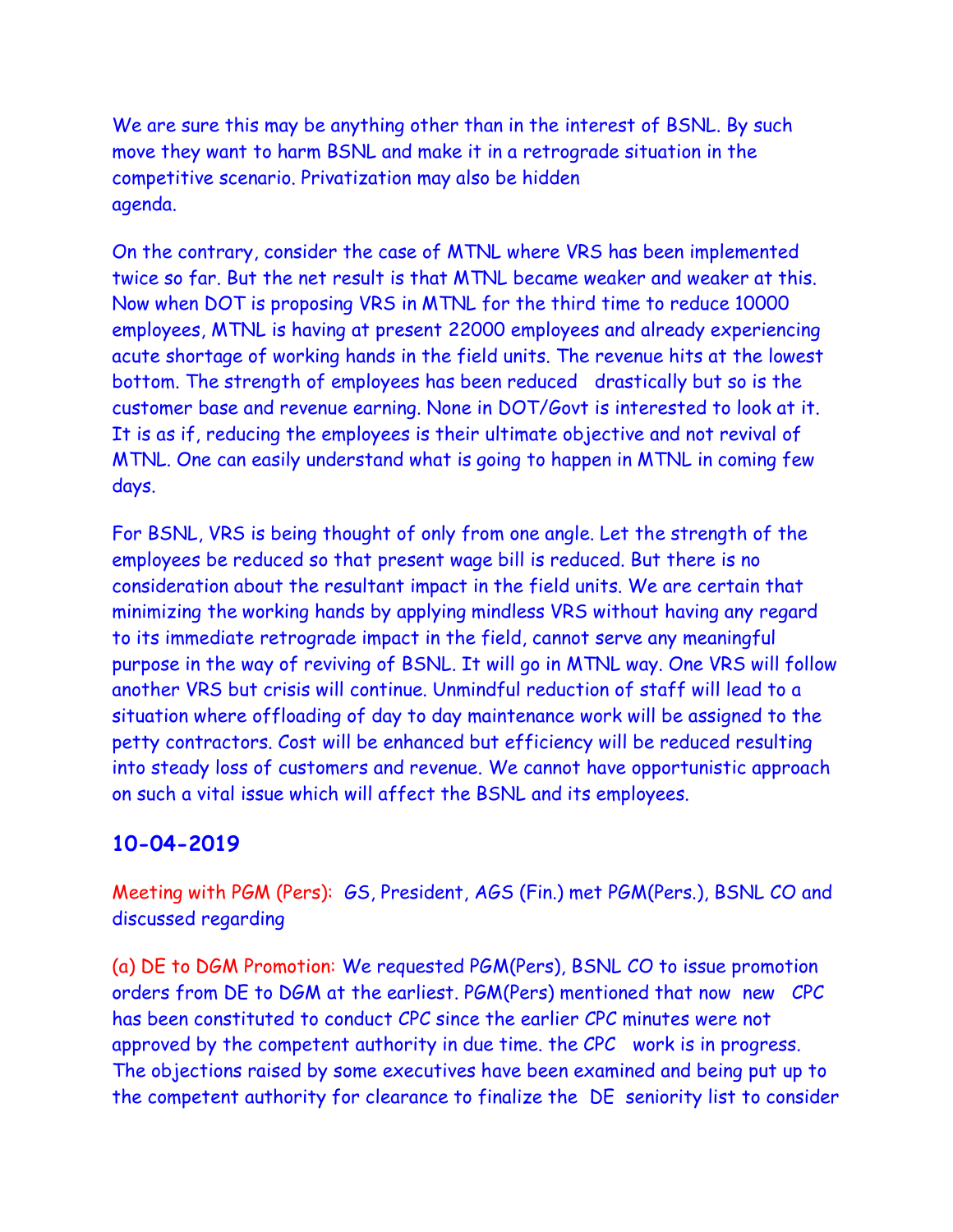for DGM(T) promotion to fill up 891 vacant DGM (T) posts. Shortly the VCRs of the eligible DEs will be collected from circles and efforts are being made to expedite CPC from DE to DGM within two weeks time to issue promotion order to the grade of DGM (T) on regular basis. The existing Adhoc DGM(T) and DGM(F) will also be promoted on regular basis.

(b) Promotion from DGM(T)/ DGM(F) to Jt GM post : We requested to issue promotion order from DGM(T)/ DGM(F) to Jt GM post so that they can look after charge of GM in the field units. PGM (Pers.) assured an early action in this regard as per the requirement of BSNL field units.

(c) Diversion of Internal MT quota of CAO posts to seniority quota: We requested PGM(Pers.) to consider diversion of 50% MT Internal quota of CAO posts numbering 336 posts in the BSNL Board meeting scheduled to be held on 16th April, 2019. PGM (Pers) informed that as per the request of our association the matter has been sent to the BSNL board for consideration and approval in its meeting being held on 16<sup>th</sup> April 2019.

(d) Consideration of request / tenure transfers of SDEs / DEs / DGMs : We requested for the consideration of pending request / tenure transfers of SDEs / DEs / DGMs. PGM pers mentioned that all the pending applications and stay particulars of tenure stations are being examined in Pers. cell and shortly the genuine request / tenure transfer order will be issued .

#### **10-04-2019**

GS writes to The CMD, BSNL, New Delhi regarding change of Reporting Structure of E.Z.N.C. from West Bengal Telecom Circle to Kolkata Telephone[s......<<<<Click](http://www.aibsnleachq.in/CMD_EZN_190409.pdf)  [here for letter>>>>](http://www.aibsnleachq.in/CMD_EZN_190409.pdf)

#### **10-04-2019**

GS writes to The Director (HR), BSNL Board, New Delhi regarding request for transfer / posting / cancellation / retention in the cadre of Chief Accounts officer – [<<<Click here for letter>>>>](http://www.aibsnleachq.in/DIRHR_190409.pdf)

### **09-04-2019**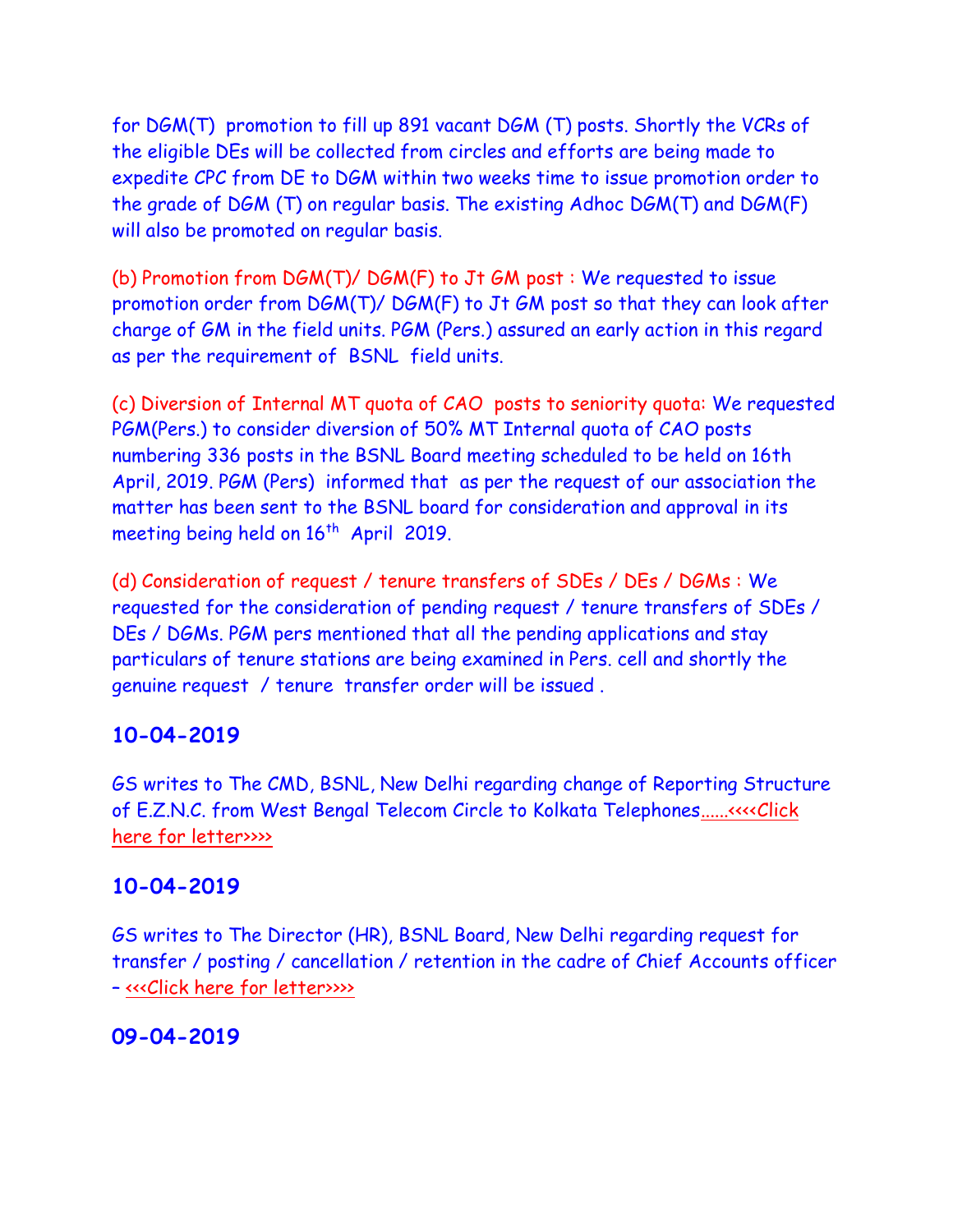Meeting with Director (HR). BSNL Board: GS , President and AGS(Finance) met Director (HR) BSNL Board and discussed regarding

(a) DE to DGM promotion: We requested Dir (HR) to consider DE to DGM (Engg.) promotions to fill-up 891 vacant DGM posts since CPC has been completed 3 months before and the VCRs are expiring. Dir (HR) assured that she will discuss the matter with PGM (Pers) for early issuance of the Promotion orders from DE to DGM(T) at the earliest.

(b) Diversion of MT Internal Quota Posts: We requested Director (HR) BSNL Board to take the approval of BSNL Board for the diversion of 50% MT internal quota posts numbering 336 CAO posts to the Seniority quota posts since the Management Committee of BSNL Board has already recommended the diversion of these 336 CAO (MT Posts). Director (HR) assured that the efforts will be made to bring the item in the next BSNL Board meeting scheduled to be held on 16.4.2019.

GM (SR) and OSD were also present in the meeting.

#### **09-04-2019**

 [<<<<Click here for the minutes of meeting](http://www.aibsnleachq.in/8cc4d208-b257.pdf) chaired by Principal Secretary to PM on 2nd April, 2019 [for revival /restructuring of BSNL & MTNL>>>>>](http://www.aibsnleachq.in/8cc4d208-b257.pdf)

#### **09-04-2019**

**Com. S Koteswari AO/CMTS left us on 8th April night at about 11.45pm. We convey our heartfelt condolences to the bereaved family. Her soul may rest in peace.**

#### **09-04-2019**

Pers. Cell of BSNL CO issued letter regarding guidelines relating to transfer and posting - rationalization of expenditure «<< Click here for letter>>>

#### **09-04-2019**

BSNL Associations / Unions issued notice for Holding protest demonstration on 12-04-2019, opposing VRS -[<<<Click here for notice>>>](http://www.aibsnleachq.in/notification%20for%20holding%20demonstration%2012.04.2019%20(3).pdf)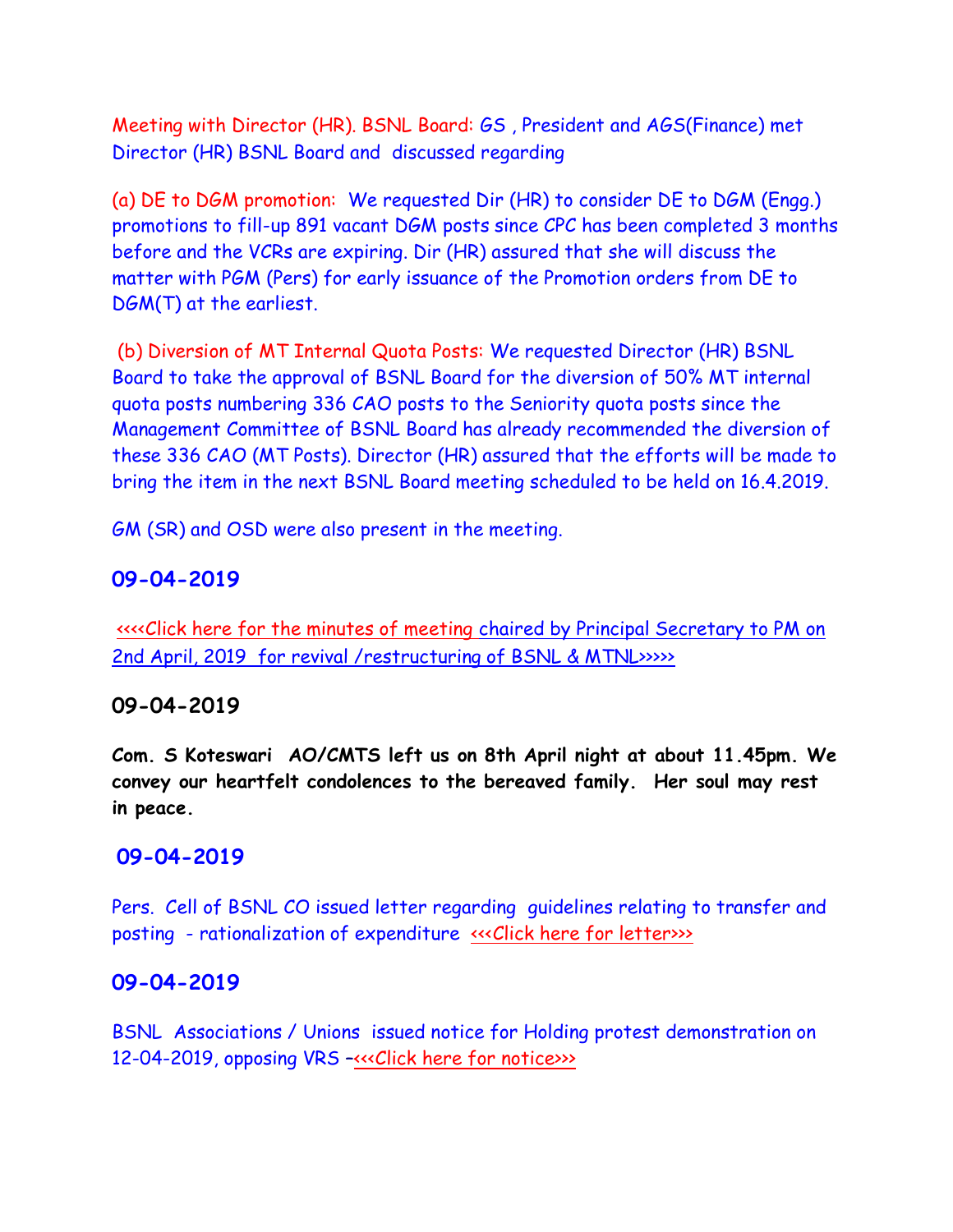## **05-04-2019**

GS writes to Sr. General Manager (Estt), BSNL Corporate Office, New Delhi regarding deduction of Premium towards GTI (Group Term insurance) - Withdrawal from the Scheme «<<Click here for letter>>>>[<<<Letter-2>>>](http://www.aibsnleachq.in/GME_190405.pdf)

### **05-04-2019**

GS writes to Shri Anupam Srivastava, CMD BSNL regarding non- filling-up of about 900 vacant DGM (Engg.) and 26 DGM (F) Posts [<<<<Click here for letter>>>>](http://www.aibsnleachq.in/DGM_190405.PDF)>>>>>

## **05-04-2019**

#### MASSIVE RALLY TO SANCHAR BHAVAN TODAY BY AUAB

As per the call of the AUAB, thousands of Executives and Non-Executives participated in the Massive Rally to Sanchar Bhawan held today. Large number of AIBSNLEA members from all over India participated in the said Rally. The rally started from Eastern Court, BSNL CO, New Delhi at 11:45 hrs and the same was converted to huge meeting at Jantar Mantar.

Com. Chandeshwar Singh, Chairman, AUAB, presided over the meeting. The meeting was addressed by Com.Tapan Sen, General Secretary, CITU, Com. Kango, Vice President, CITU. Com. P. Abhimanyu, GS, BSNLEU & Convenor, AUAB, Com. Prahlad Rai, GS, AIBSNLEA, Com. K. Sebastin, GS, SNEA , Com. Suresh Kumar, GS, BSNL MS and Com. Rasheed Khan, AGS, TEPU.

We heartily thanked to all the comrades who participated in this rally from the nooks and corners of the country, to demand the implementation of the charter of demands of the AUAB.

[<<<Click here for glimpses>>>>](http://www.aibsnleachq.in/Rally_05042019/index.html)

#### **05-04-2019**

CS talked to Sr.GM(Fin) today regarding automation of updation of NEFT payments in PMS.Now,it is done manually and an email is to be sent to aoccbchq.bsnlctd@gmail.com by the customer and there is ample scope of wrong/late updation as a result of which lines may be interrupted erroneously. Till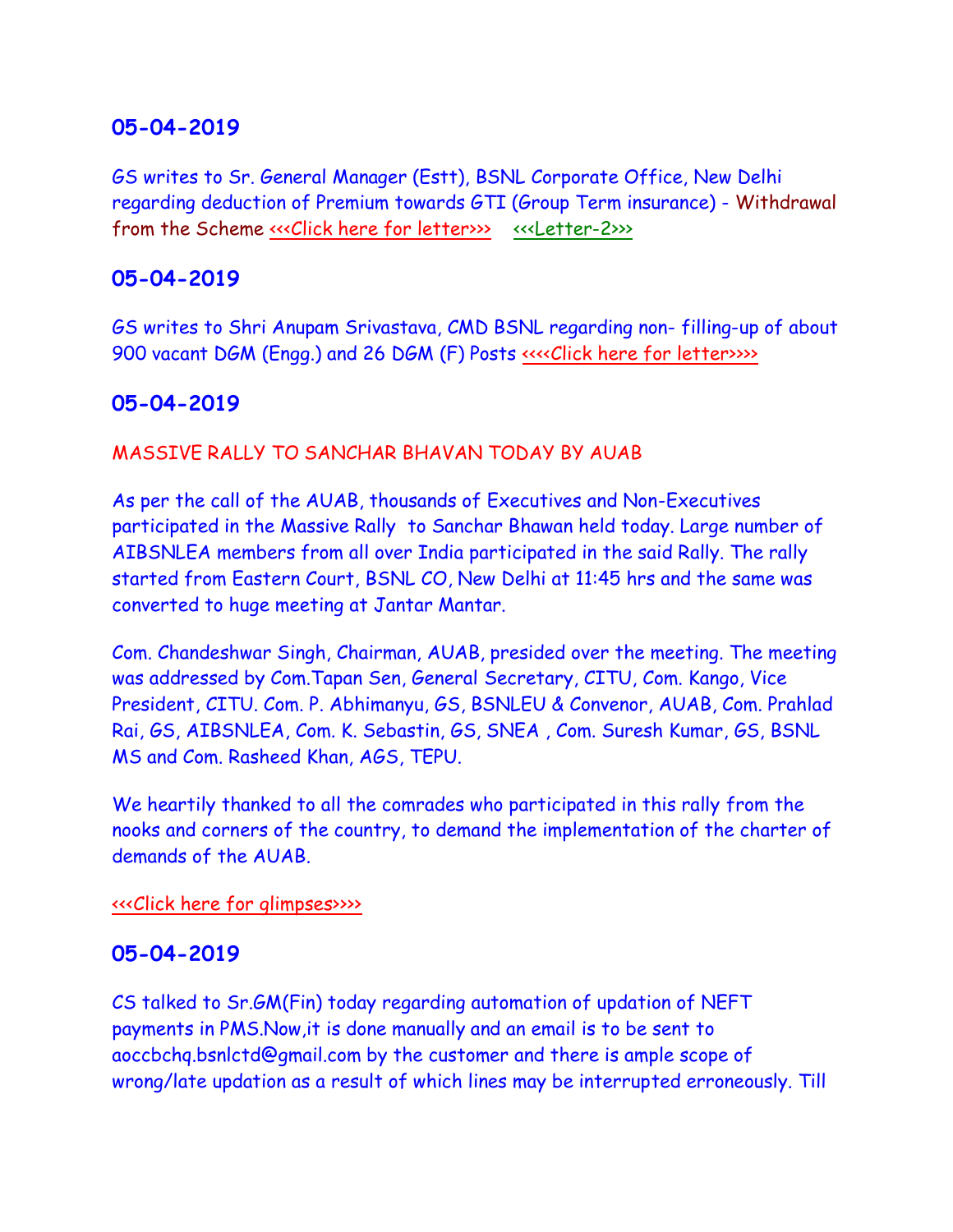such time CS requested to depute some more JAOs/Aos to expedite the cases.GM appreciated our view and assured to take early steps.

CS also mentioned that some of our members wrongly/not opted for GTI whose premium has been recovered from their salary of March 19.We requested to see this matter so that they may immediately opt out and the premium may be returned. GM said that is is an all India issue,still he will look into the matter.

## **In this connection we request our such members to represent immediately to Sr.GM(Fin)/CTD with a copy to CS within next week so that early action may be taken.**

Later CS met Sr.GM(HR & Admin) and requested him for early meeting of CHPC so that compassionate ground appointment of deserving candidates may be expedited. GM told that no communication from BSNL CO is till received.However,he will take personal initiative to get some reply from CO.We also mentioned that the Certificate correction of Mrs.Ruma Pal CAO(LA) is still pending despite his assurance.He promised to set that right at the time of farewell ceremony of March retiree positively.We requested him to mature the transfer request of M.K.Chakraborty JE to Barasat.The case is long pending.He thanked for reminding and assured to see the case at the earliest.

CS also pointed out that there is no scope of entering Special CL/compensatory CL or Paternity leave in ESS.He requested him to take up the case with ERP Cell Ghaziabad for early inclusion.GM appreciated our view and assured to look into.

### **04-04-2019**

DPE issued IDA revision order w.e.f. 01.04.2019>>>> <<<<<<<</>Click here for [order>>>>.](http://www.aibsnleachq.in/2nd_April_2019_IDA_2007_Pay_Scales.pdf)....IDA increases from 138.8% to 141.4%....Net increase of 2.6% w.e.f. 01.04.2019...

# **04-04-2019**

Meeting with DGM (Estt-I) : GS and President met DGM (Estt) and discussed regarding cancellation of GTI Nominations erroneously given by the Executives in various Circles while opening of ESS Portal. We also intimated that the access to update the GTI option in ERP backend has not been provided to Circle/SSA DDOs. As such updation to opt out of GTI could not be done in SAP by the concerned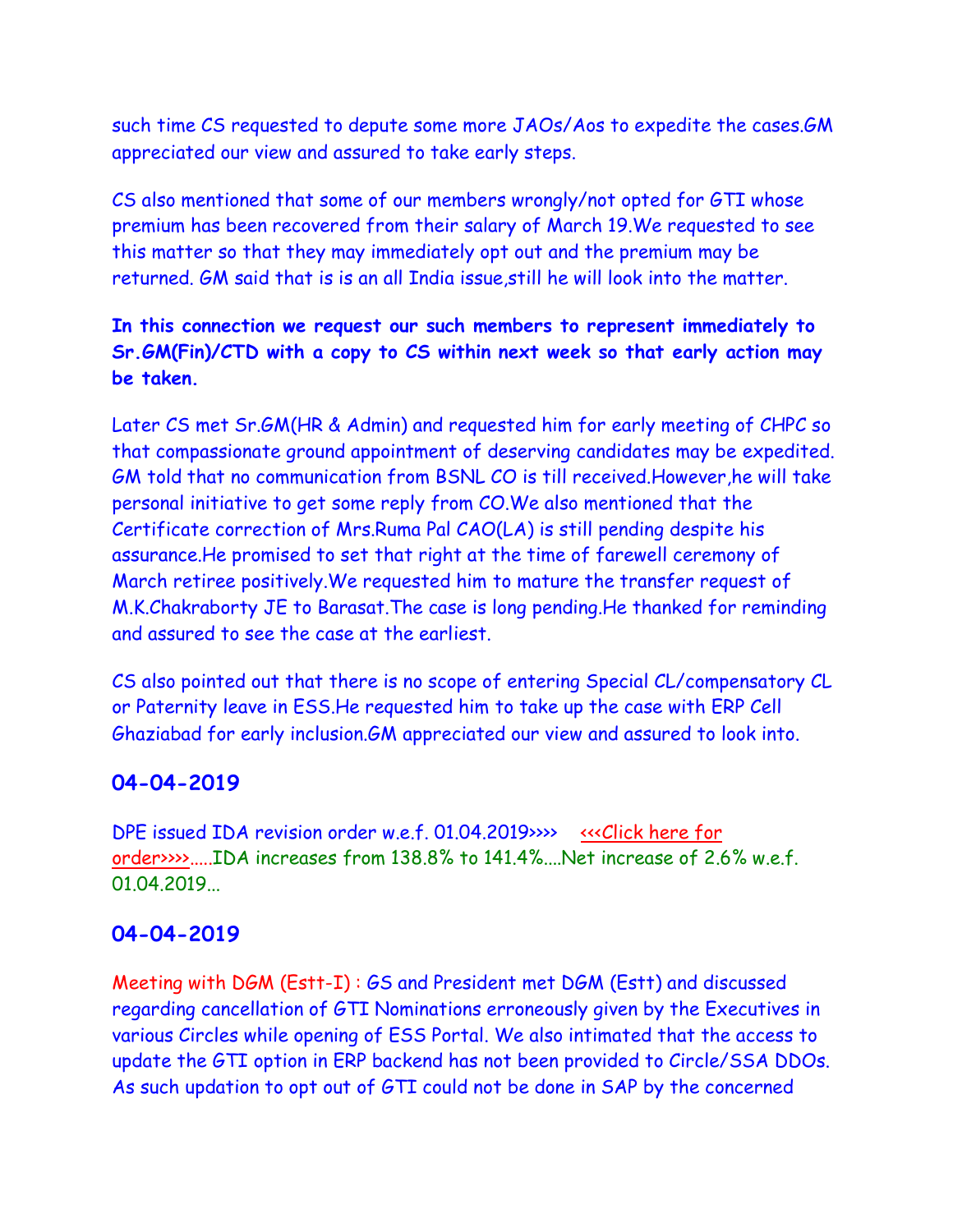DDOs based on the representations submitted by the Executives and recovery was made in March 2019 Salary. DGM(Estt-I) informed that so many representations are received from various Circles for the cancellation of GTI Nominations and refund of wrong recovery made from March 2019 Salary and assured that Establishment Branch CO, New Delhi will issue a letter to GM(Training) for necessary guidance to resolve the issue shortly.

# **04-04-2019**

BSNL Board Meeting held today: It is understood that in the BSNL Board Meeting held today wherein the (NRC ) Nomination and Remuneration Committee discussed regarding Restructuring of Telecom Circles, Non-Recruiting Circles and merger of SSAs in BAs. etc., to save the Establishment Cost and Man Power of BSNL. Next meeting of BSNL Board is fixed up on 16.4.2019

# **03-04-2019**

Meeting with CMD BSNL : GS, President met CMD BSNL and discussed regarding:-

(a) Meeting with PMO on Revival of BSNL/MTNL : We enquired about the outcome of the meeting With PMO yesterday on revival of BSNL/MTNL. CMD confirmed that a presentation on BSNL Revival plan was made to PMO by him and mentioned that PMO is seriously working for revival of BSNL he confirmed that 4G spectrum will be allocated to BSNL shortly, Monetization of BSNL's non-core land may be decided by DoT and VRS to BSNL employees from the age of 50 onwards will be offered. Regarding HR issues of BSNL employees are under consideration in DOT only these issues were not taken up in PMO meeting.

(b) Letter of Comfort on Bank Loan: On Letter of Comfort given by DOT to BSNL Banks have raised certain queries from DoT which has been sent to DoT to clarify, so that Banks can grant loan to BSNL.

(c) DE to DGM Promotion: We requested CMD BSNL to consider DE to DGM(Engg.) promotions to fill-up 891 vacant DGM posts since CPC has been completed 3 months before and the VCRs are expiring in the first week of April-2019.CMD mentioned that CPC work is in progress and Pers. cell is making efforts to issue promotion order shortly .

# **03-04-2019**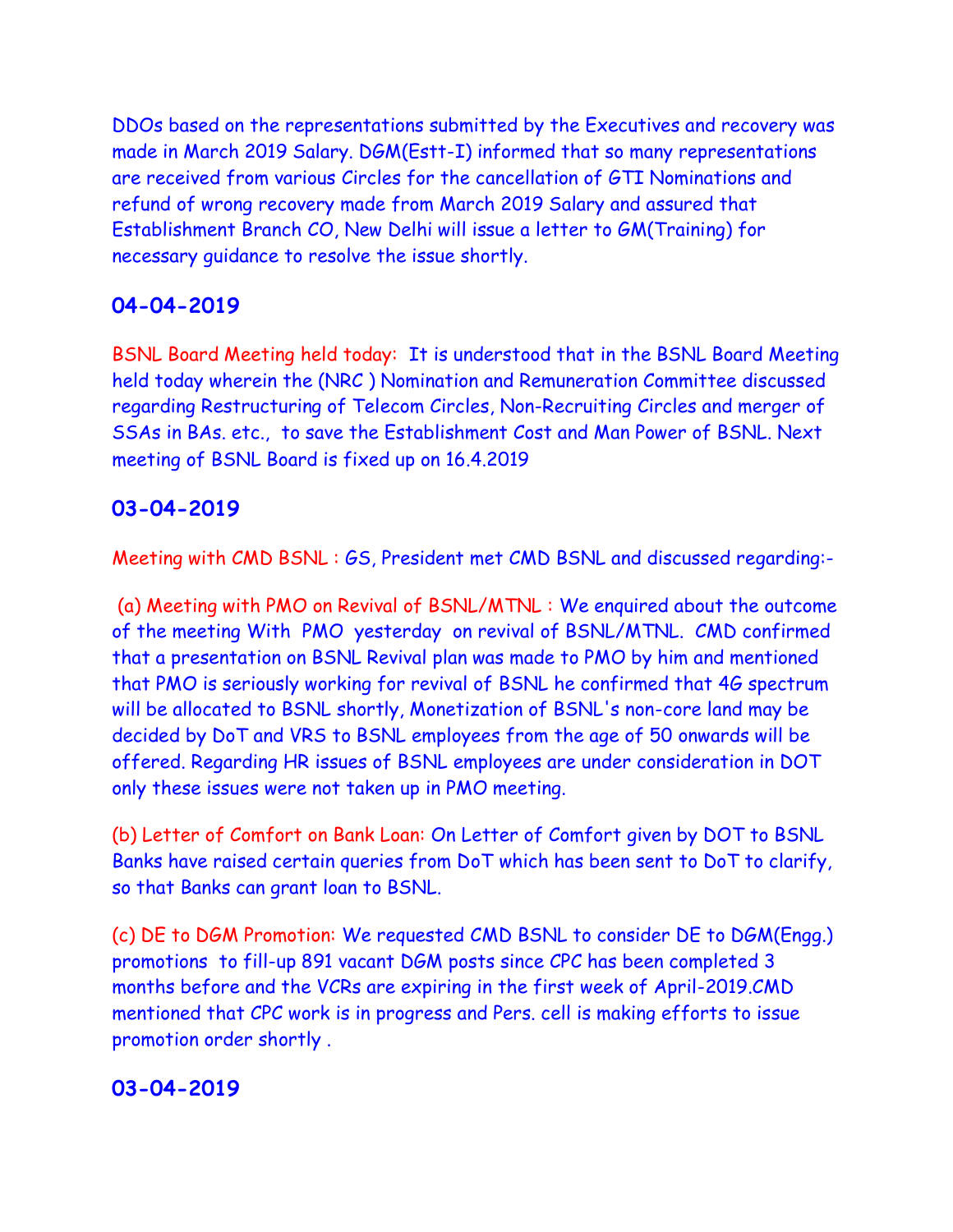Meeting with Advisor (Finance ), DoT : GS and President met Advisor (Finance ) , DoT and discussed regarding :

a. Letter of Comfort to BSNL for Bank loans : Advisor (Finance) DoT mentioned that BSNL has sent letter for giving some clarification to Banks to availing loan by BSNL for OPEX , shortly the clarification will be given by DOT to enable BSNL for taking loan from Banks.

b. Financial support to BSNL : Advisor (Finance) mentioned that after the meeting with PMO, DoT will issue instructions that BSNL premises will be given on lease basis only to private parties and even to Government offices including DOT Term Cell / CCAs. All the CCAs have been directed to help BSNL in completing the mutation of lands at the earliest so that BSNL Land / buildings can be leased out immediately . DOT Term cell / CCA offices have been directed even to pay electricity bills of their office to BSNL. Already instruction has been issued to pay salary by DOT to the BSNL staff working on deputation in DOT.in this manner BSNL's revenue will be increased by 20% . DOT is making efforts to arrange payment of interest amount of Rs 2371 Crores against the BWA spectrum refund delay.

c. VRS in BSNL : Advisor (Finance) mentioned that VRS in BSNL will be offered to the employees of age 50 years and above . reduction of age from 60 to 58 years may be decided by the next government as recommended by DOT / BSNL.

c. Timely disbursement of salary to BSNL employees : Advisor (Finance) informed that for the disbursement of February, 2019 salary ,DOT released Rs 500 crore to BSNL and will ensure that salary disbursement in due time.

e. Regarding Pay revision and Pension revision of BSNL Employees / Retirees: Advisor (Finance) mentioned that pay revision of BSNL employees is under consideration it will take some time for decision. Regarding pension revision of BSNL employees Advisor (Finance) assured that he will discuss the matter with DDG (Estt.) to reply to DOP&PW letter at the earliest

f. Denial of 1st Time bound Promotion under EPP after 5 years by Pr CCA Kolkata : we expressed our serious concern against the denial of  $1<sup>st</sup>$  Time bound Promotion under EPP after 5 years by Pr.CCA Kolkata despite the direction/ clarification by DOT Kolkata Pr. CCA. denial of 1<sup>st</sup>Time bound Promotion under EPP after 5 years by Pr. CCA Kolkata. Advisor (Finance ) mentioned that after our last meeting the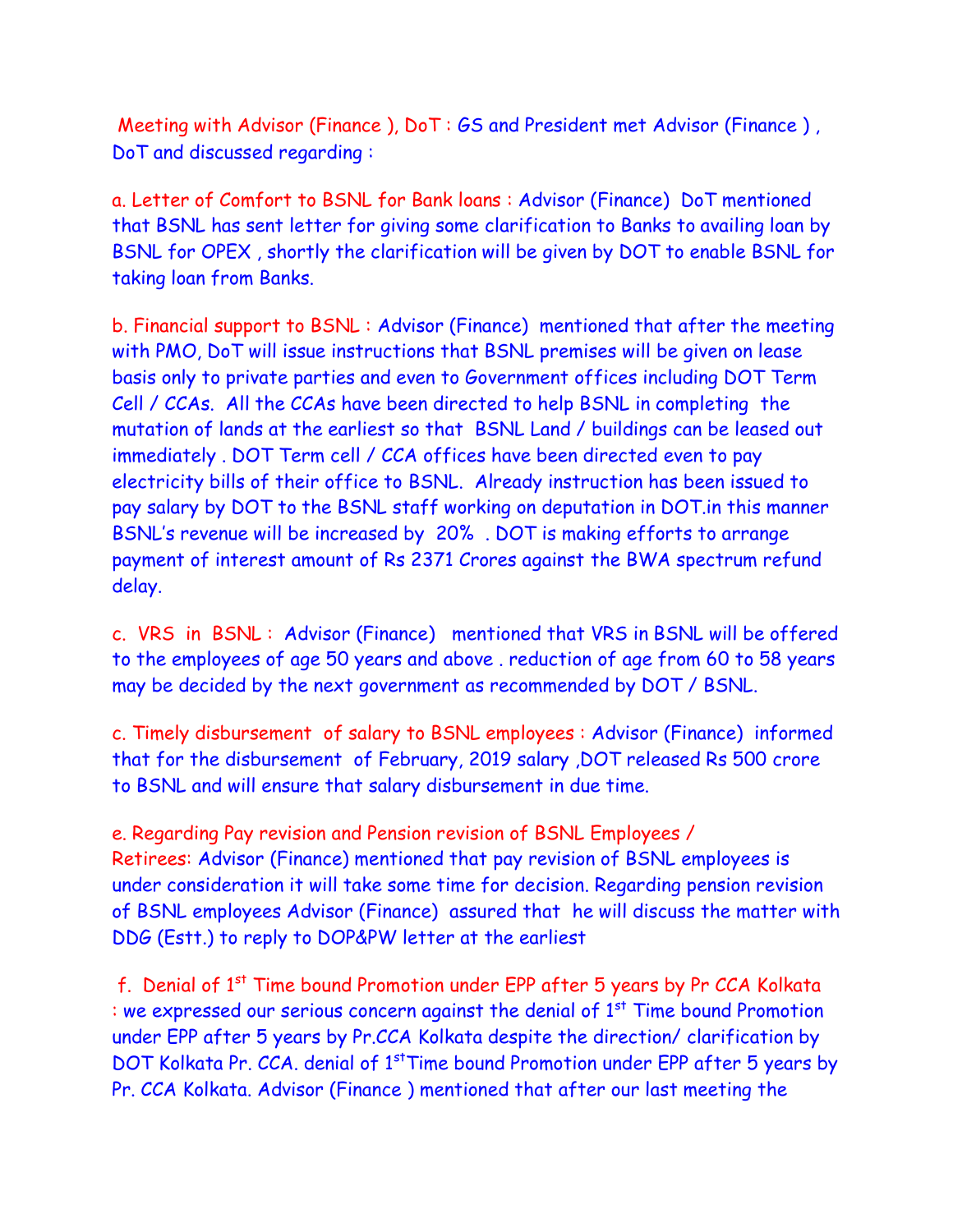necessary instructions from DOT HQ were issued to Pr CCA Kolkata for settling all the cases of BSNL pensioners under EPP provisions in true spirit . He assured to provide the copy of the letter given to Pr CCA by DOT in the next week to us.

## **03-04-2019**

Meeting with PGM (Pers): GS, President, AGS (Fin.) met PGM(Pers.), BSNL CO and discussed regarding

(a) DE to DGM Promotion: We requested PGM(Pers), BSNL CO to issue promotion orders from DE to DGM at the earliest since VCRs are expiring this week. PGM(Pers) mentioned that the CPC work from DE to DGM(T) is in progress and efforts are being made to issue promotion order shortly .

(b)Adhoc DGM (T) / DGM (F) regularization: We requested PGM (Pers.) for the regularization of Adhoc DGM (T) / DGM(F) so that they can look after the higher vacant posts in the SSAs. PGM (Pers.) assured an early action in this regard.

(c) Diversion of Internal MT quota of CAO posts to seniority quota: We requested PGM(Pers.) to consider diversion of 50% MT Internal quota of CAO posts numbering 336 posts in the BSNL Board meeting scheduled to be held on 4th April, 2019. PGM (Pers) mentioned that due to paucity of time this item can not be included in the BSNL Board meeting being held tomorrow. However, efforts will be made to bring this issue in the next BSNL Board meeting by delinking from HR plan.

(d) Allowing looking after arrangement from DE to DGM(T) after one year where the DGM promotion was declined : We requested to issue instruction to AP Circle for allowing looking after arrangement from DE to DGM to the DEs who declined their DGM promotion in the last CPC and have completed more than 1 year. PGM Pers spoke over telephone with GM (HR) AP circle and clarified the ruling position in this regard to give look after arrangements and advised him that they can seek clarification from BSNL CO. if required.

### **02-04-2019**

**Today PMO hold the meeting on Revival of BSNL/MTNL :**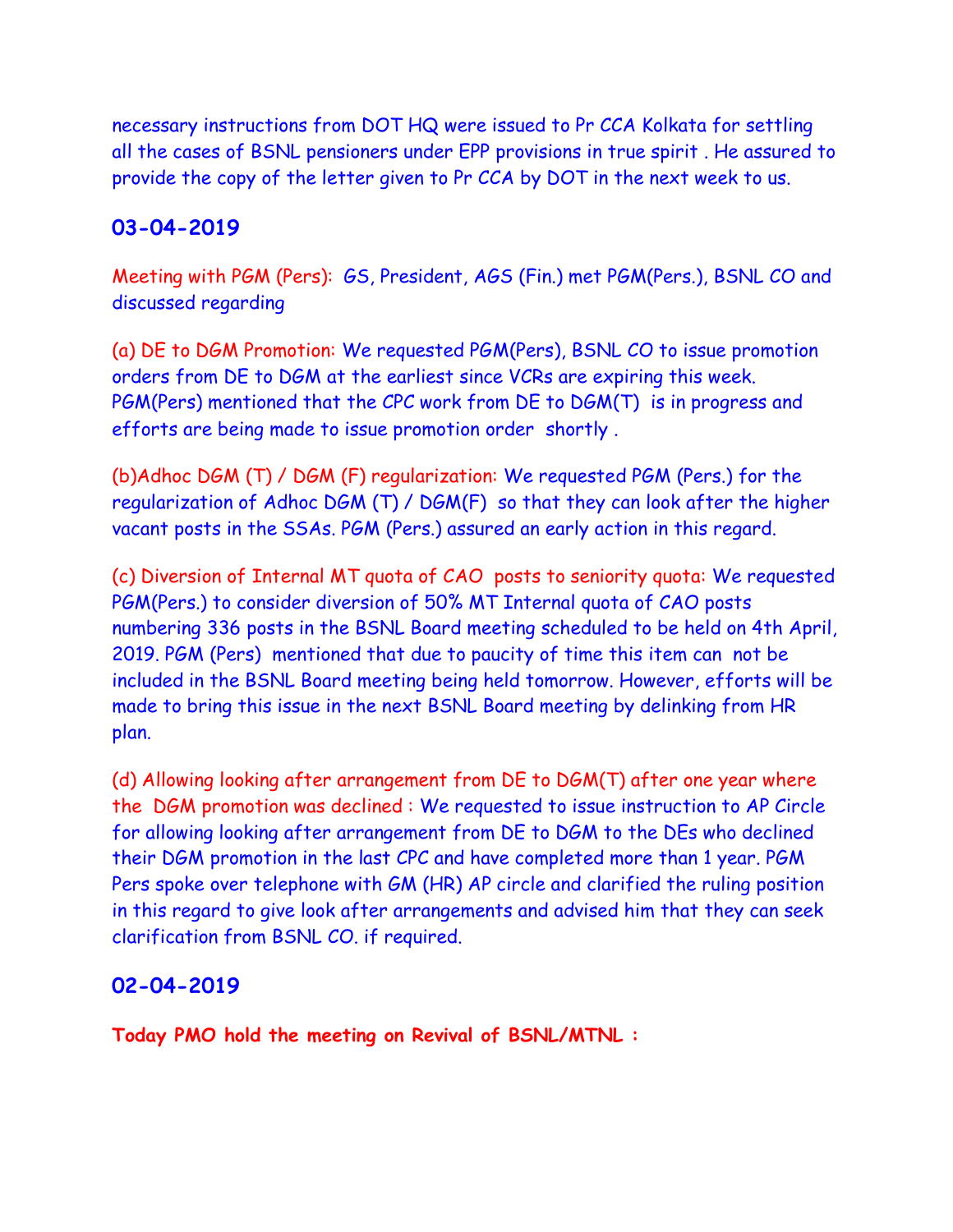It is reliably learnt that PMO hold the meeting on revival of BSNL/MTNL on today. The Meeting was chaired by the Principal Secretary to the Hon'ble Prime Minster. Secretary (T) along with some Senior Officers of DoT and CMD BSNL/MTNL attended the meeting.

On revival of BSNL Plan, CMD BSNL gave the Presentation wherein DoT has been asked to submit the Note based on the discussions and decisions taken in the meeting at the earliest. It is understood that PMO has assured to allocate 4G Spectrum to BSNL immediately, Monetization of BSNL's non-core land may be decided by DoT and VRS to BSNL employees will be applicable from the age of 50 onwards instead of 56 years age( Around 1,10,000 BSNL employees comes under the age of 50+ ). DoT/BSNL will submit the final draft on the basis of the discussions and decisions to PMO shortly. PMO also clarified that BSNL should exist and immediately no disinvestment is proposed. Reduction of age from 60 years to 58 years is ruled out by PMO at present.

It is understood that the HR issues of BSNL employees concerning to Pay Revision and Pension Revision were not discussed in the meeting.

# **02-04-2019**

# **GS, President, AGS(Fin.) met Director(HR), BSNL Board and discussed regarding**

(i) DE to DGM Promotion: We further requested Director(HR), BSNL Board to issue promotion orders from DE to DGM at the earliest since VCRs are expiring this week. PGM(Pers) mentioned that the CPC work from DE to DGM(T) is in progress and efforts are being made to issue promotion order in the 2nd week of April, 2019.

(ii) Diversion of Internal MT quota of CAO posts to seniority quota: We requested Director(HR), BSNL Board to consider diversion of 50% MT Internal quota of CAO posts numbering 336 posts in the BSNL Board meeting scheduled to be held on 4th April, 2019. Director(HR) further directed PGM(Pers) to look into the matter for an early action.

(iii) Presentation on BSNL/MTNL revival to PMO: Director(HR) confirmed that today at 15.00 Hrs our CMD BSNL along with Secy(T), DoT will give the presentation to PMO on revival of BSNL.